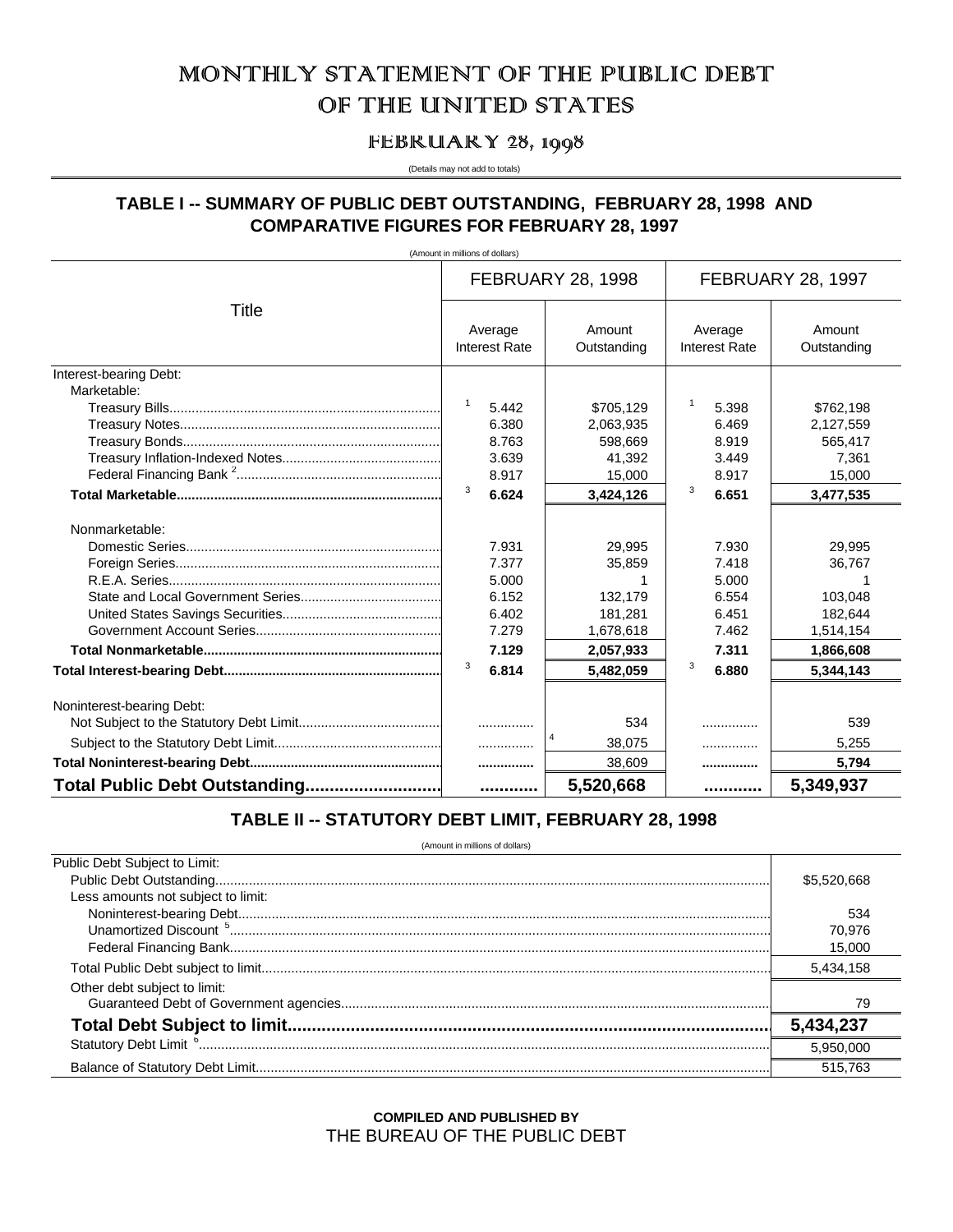### **2 TABLE III - DETAIL OF PUBLIC DEBT OUTSTANDING, FEBRUARY 28, 1998**

|                                         |                  |                             |     | Issue                | Payable/             | Interest                   |                  | Amount in Millions of Dollars |                  |
|-----------------------------------------|------------------|-----------------------------|-----|----------------------|----------------------|----------------------------|------------------|-------------------------------|------------------|
|                                         | Loan Description |                             |     | Date                 | Callable             | Payable                    | Issued           | (Retired) / Inflation Adj.    | Outstanding      |
|                                         |                  |                             |     |                      |                      |                            |                  |                               |                  |
| Interest-bearing Debt: a<br>Marketable: |                  |                             |     |                      |                      |                            |                  |                               |                  |
| Treasury Bills (Maturity Value):        |                  |                             | 7 c |                      |                      |                            |                  |                               |                  |
| CUSIP:                                  |                  | Yield:                      |     |                      |                      |                            |                  |                               |                  |
| 912794 4S0                              |                  | 5.360                       |     | 03/06/97             | 03/05/98             | 03/05/98                   | 20,841           |                               | 44,592           |
|                                         |                  | 5.190<br>5.110              |     | 09/04/97<br>12/04/97 |                      |                            | 12,900<br>10,852 |                               |                  |
| 6G4                                     |                  | 5.140                       |     | 09/11/97             | 03/12/98             | 03/12/98                   | 11,841           | .                             | 23,196           |
|                                         |                  | 5.150                       |     | 12/11/97             |                      |                            | 11,355           |                               |                  |
| 6H <sub>2</sub>                         |                  | 5.080                       |     | 09/18/97             | 03/19/98             | 03/19/98                   | 10,999           | .                             | 21,834           |
| 6J <sub>8</sub>                         |                  | 5.070<br>5.040              |     | 12/18/97<br>09/25/97 | 03/26/98             | 03/26/98                   | 10,835<br>10,500 | .                             | 20,949           |
|                                         |                  | 5.295                       |     | 12/26/97             |                      |                            | 10,449           |                               |                  |
| 4T <sub>8</sub>                         |                  | 5.660                       |     | 04/03/97             | 04/02/98             | 04/02/98                   | 19,073           | .                             | 41,211           |
|                                         |                  | 5.080<br>5.285              |     | 10/02/97<br>01/02/98 |                      |                            | 11,033<br>11,105 |                               |                  |
| 6K <sub>5</sub>                         |                  | 5.010                       |     | 10/09/97             | 04/09/98             | 04/09/98                   | 10,760           |                               | 22,220           |
|                                         |                  | 5.115                       |     | 01/08/98             |                      |                            | 11,461           |                               |                  |
| 6L <sub>3</sub>                         |                  | 5.120                       |     | 10/16/97             | 04/16/98             | 04/16/98                   | 11,162           | .                             | 22,441           |
| 6M1                                     |                  | 4.965<br>5.150              |     | 01/15/98<br>10/23/97 | 04/23/98             | 04/23/98                   | 11,279<br>10,692 | .                             | 43,949           |
|                                         |                  | 4.980                       |     | 01/22/98             |                      |                            | 10,868           |                               |                  |
|                                         |                  | 5.290                       |     | 02/17/98             |                      |                            | 22,388           |                               |                  |
| 4U5                                     |                  | 5.720                       |     | 05/01/97             | 04/30/98             | 04/30/98                   | 20,689           | .                             | 43,080           |
|                                         |                  | 5.080<br>5.070              |     | 10/30/97<br>01/29/98 |                      |                            | 11,580<br>10,811 |                               |                  |
| 6N9                                     |                  | 5.130                       |     | 11/06/97             | 05/07/98             | 05/07/98                   | 10,979           |                               | 22,529           |
|                                         |                  | 5.100                       |     | 02/05/98             |                      |                            | 11,550           |                               |                  |
| 6P4                                     |                  | 5.160                       |     | 11/13/97             | 05/14/98             | 05/14/98                   | 10,883           |                               | 22,026           |
|                                         |                  | 5.095                       |     | 02/12/98             |                      |                            | 11,143           |                               |                  |
| 6Q2                                     |                  | 5.165<br>5.075              |     | 11/20/97<br>02/19/98 | 05/21/98             | 05/21/98                   | 10,844<br>10,928 |                               | 21,772           |
| 4V3                                     |                  | 5.550                       |     | 05/29/97             | 05/28/98             | 05/28/98                   | 20,833           | .                             | 42,954           |
|                                         |                  | 5.195                       |     | 11/28/97             |                      |                            | 11,327           |                               |                  |
|                                         |                  | 5.140                       |     | 02/26/98             |                      |                            | 10,795           |                               |                  |
| 6R <sub>0</sub>                         |                  | 5.195                       |     | 12/04/97             | 06/04/98             | 06/04/98                   | 10,979           | .                             | 10,979           |
| 6S8<br>6T6                              |                  | 5.270<br>5.175              |     | 12/11/97<br>12/18/97 | 06/11/98<br>06/18/98 | 06/11/98<br>06/18/98       | 11,321<br>11,324 |                               | 11,321<br>11,324 |
| 4W1                                     |                  | 5.350                       |     | 06/26/97             | 06/25/98             | 06/25/98                   | 19,430           | <br>                          | 29,925           |
|                                         |                  | 5.315                       |     | 12/26/97             |                      |                            | 10,495           |                               |                  |
| 912795 AA9                              |                  | 5.285                       |     | 01/02/98             | 07/02/98             | 07/02/98                   | 10,762           |                               | 10,762           |
| AB7                                     |                  | 5.130                       |     | 01/08/98             | 07/09/98             | 07/09/98                   | 12,275           |                               | 12,275           |
| AC <sub>5</sub><br>912794 4X9           |                  | 4.910<br>5.260              |     | 01/15/98<br>07/24/97 | 07/16/98<br>07/23/98 | 07/16/98<br>07/23/98       | 11,785<br>18,830 | <br>.                         | 11,785<br>29,759 |
|                                         |                  | 4.995                       |     | 01/22/98             |                      |                            | 10,929           |                               |                  |
| 912795 AD3                              |                  | 5.025                       |     | 01/29/98             | 07/30/98             | 07/30/98                   | 10,332           | .                             | 10,332           |
| AE1                                     |                  | 5.090                       |     | 02/05/98             | 08/06/98             | 08/06/98                   | 11,502           |                               | 11,502           |
| AF8<br>912794 4Y7                       |                  | 5.075<br>5.280              |     | 02/12/98<br>08/21/97 | 08/13/98<br>08/20/98 | 08/13/98<br>08/20/98       | 10,846<br>18,783 | .                             | 10,846<br>30,137 |
|                                         |                  | 5.070                       |     | 02/19/98             |                      |                            | 11,353           |                               |                  |
| 912795 AG6                              |                  | 5.035                       |     | 02/26/98             | 08/27/98             | 08/27/98                   | 10,864           |                               | 10,864           |
| 912794 4Z4                              |                  | 5.300                       |     | 09/18/97             | 09/17/98             | 09/17/98                   | 18,302           |                               | 18,302           |
| 5A8                                     |                  | 5.200                       |     | 10/16/97             | 10/15/98             | 10/15/98                   | 18,774           |                               | 18,774           |
| 5B6<br>5C4                              |                  | 5.140<br>5.180              |     | 11/13/97<br>12/11/97 | 11/12/98<br>12/10/98 | 11/12/98<br>12/10/98       | 18,451<br>18,011 | <br>.                         | 18,451<br>18,011 |
| 912795 BS9                              |                  | 5.065                       |     | 01/08/98             | 01/07/99             | 01/07/99                   | 17,837           |                               | 17,837           |
| BT7                                     |                  | 4.965                       |     | 02/05/98             | 02/04/99             | 02/04/99                   | 19,190           |                               | 19,190           |
|                                         |                  |                             |     |                      |                      | .                          | 705,129          |                               | 705,129          |
|                                         | 8 d              |                             |     |                      |                      |                            |                  |                               |                  |
| <b>Treasury Notes:</b>                  |                  |                             |     |                      |                      |                            |                  |                               |                  |
| CUSIP:<br>912827 K35                    | Series:<br>L     | Interest Rate:<br>$5 - 1/8$ |     | 03/31/93             | 03/31/98             | 03/31-09/30                | 13,149           | .                             | 13,149           |
| X31                                     | <b>AD</b>        | $6 - 1/8$                   |     | 04/10/96             | 03/31/98             | 03/31-09/30                | 21,720           |                               | 21,720           |
| A44                                     | F                | $7 - 7/8$                   |     | 04/15/91             | 04/15/98             | 04/15-10/15                | 8,788            | .                             | 8,788            |
| K68                                     | М                | $5 - 1/8$                   |     | 04/30/93             | 04/30/98             | 04/30-10/31                | 12,225           |                               | 12,225           |
| X56<br>WE8                              | AE<br>В          | $5 - 7/8$<br>9              | 9   | 04/30/96<br>05/16/88 | 04/30/98<br>05/15/98 | 04/30-10/31<br>05/15-11/15 | 21,406<br>9,165  |                               | 21,406           |
| T77                                     | х                | $6 - 1/8$                   |     | 05/15/95             | 05/15/98             | 05/15-11/15                | 21,226           | <br>                          | 9,165<br>21,226  |
| L26                                     | N                | $5 - 3/8$                   |     | 06/01/93             | 05/31/98             | 05/31-11/30                | 12,358           |                               | 12,358           |
| X98                                     | AF               | 6                           |     | 05/31/96             | 05/31/98             | 05/31-11/30                | 21,110           |                               | 21,110           |
| L42                                     | P                | $5 - 1/8$                   |     | 06/30/93             | 06/30/98             | 06/30-12/31                | 12,596           | .                             | 12,596           |
| Y30<br><b>B50</b>                       | AG<br>G          | $6 - 1/4$<br>$8 - 1/4$      |     | 07/01/96<br>07/15/91 | 06/30/98<br>07/15/98 | 06/30-12/31<br>01/15-07/15 | 22,054<br>9,694  | <br>                          | 22,054<br>9,694  |
| L67                                     | Q                | $5 - 1/4$                   |     | 08/02/93             | 07/31/98             | 01/31-07/31                | 11,689           |                               | 11,689           |
| Y63                                     | AH               | $6 - 1/4$                   |     | 07/31/96             | 07/31/98             | 01/31-07/31                | 21,563           |                               | 21,563           |
| WN8                                     | С                | $9 - 1/4$                   | 9   | 08/15/88             | 08/15/98             | 02/15-08/15                | 11,343           |                               | 11,343           |
| U75                                     | Υ                | $5 - 7/8$                   |     | 08/15/95             | 08/15/98             | 02/15-08/15                | 22,418           |                               | 22,418           |
| M25<br>Z21                              | R<br>AJ          | $4 - 3/4$<br>$6 - 1/8$      |     | 08/31/93<br>09/03/96 | 08/31/98<br>08/31/98 | 02/28-08/31<br>02/28-08/31 | 13,019<br>21,949 | <br>.                         | 13,019<br>21,949 |
| M41                                     | S                | $4 - 3/4$                   |     | 09/30/93             | 09/30/98             | 03/31-09/30                | 12,576           |                               | 12,576           |
| Z47                                     | АK               | 6                           |     | 09/30/96             | 09/30/98             | 03/31-09/30                | 21,486           |                               | 21,486           |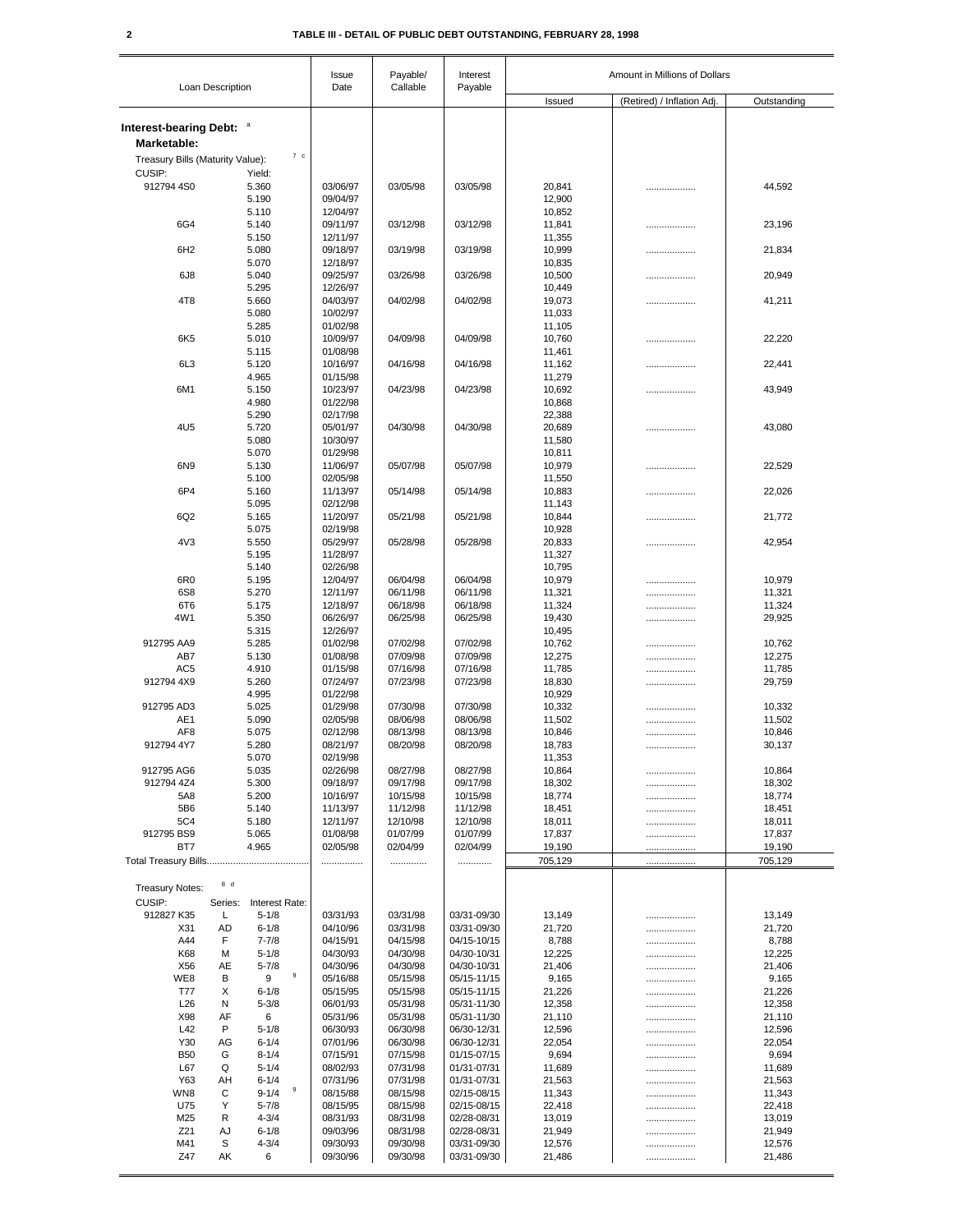|  |   | ۹ |
|--|---|---|
|  | I |   |

|                                                  |                  |                                       | Issue<br>Date        | Payable/             | Interest                   | Amount in Millions of Dollars |                            |                  |
|--------------------------------------------------|------------------|---------------------------------------|----------------------|----------------------|----------------------------|-------------------------------|----------------------------|------------------|
|                                                  | Loan Description |                                       |                      | Callable             | Payable                    | Issued                        | (Retired) / Inflation Adj. | Outstanding      |
|                                                  |                  |                                       |                      |                      |                            |                               |                            |                  |
| Marketable, Treasury Notes--Continued:<br>CUSIP: | Series:          | Interest Rate:                        |                      |                      |                            |                               |                            |                  |
| 912827 C67                                       | н                | $7 - 1/8$                             | 10/15/91             | 10/15/98             | 04/15-10/15                | 10,268                        |                            | 10,268           |
| M66                                              | Τ                | $4 - 3/4$                             | 11/01/93             | 10/31/98             | 04/30-10/31                | 13,023                        |                            | 13,023           |
| Z70                                              | AL               | $5 - 7/8$                             | 10/31/96             | 10/31/98             | 04/30-10/31                | 21,221                        | .                          | 21,221           |
| WW8                                              | D                | $\mathsf g$<br>$8 - 7/8$              | 11/15/88             | 11/15/98             | 05/15-11/15                | 9,903                         |                            | 9,903            |
| V74<br>N <sub>24</sub>                           | Ζ<br>U           | $5 - 1/2$<br>$5 - 1/8$                | 11/24/95<br>11/30/93 | 11/15/98<br>11/30/98 | 05/15-11/15<br>05/31-11/30 | 20,598<br>12,115              |                            | 20,598           |
| 2B7                                              | AM               | $5 - 5/8$                             | 12/02/96             | 11/30/98             | 05/31-11/30                | 20,532                        | <br>.                      | 12,115<br>20,532 |
| N40                                              | V                | $5 - 1/8$                             | 12/31/93             | 12/31/98             | 06/30-12/31                | 12,444                        |                            | 12,444           |
| 2D <sub>3</sub>                                  | AN               | $5 - 3/4$                             | 12/31/96             | 12/31/98             | 06/30-12/31                | 20,615                        |                            | 20,615           |
| D74                                              | Е                | $6 - 3/8$                             | 01/15/92             | 01/15/99             | 01/15-07/15                | 10,559                        |                            | 10,559           |
| N65                                              | J                | 5                                     | 01/31/94             | 01/31/99             | 01/31-07/31                | 12,901                        |                            | 12,901           |
| 2F <sub>8</sub><br>XE7                           | AB<br>Α          | $5 - 7/8$<br>$\mathsf g$<br>$8 - 7/8$ | 01/31/97<br>02/15/89 | 01/31/99<br>02/15/99 | 01/31-07/31<br>02/15-08/15 | 19,468<br>9,720               | <br>                       | 19,468<br>9,720  |
| W73                                              | W                | 5                                     | 02/15/96             | 02/15/99             | 02/15-08/15                | 21,997                        |                            | 21,997           |
| P <sub>22</sub>                                  | Κ                | $5 - 1/2$                             | 02/28/94             | 02/28/99             | 02/28-08/31                | 11,914                        |                            | 11,914           |
| 2K7                                              | AC               | $5 - 7/8$                             | 02/28/97             | 02/28/99             | 02/28-08/31                | 19,916                        |                            | 19,916           |
| P48                                              | L                | $5 - 7/8$                             | 03/31/94             | 03/31/99             | 03/31-09/30                | 12,780                        |                            | 12,780           |
| 2N1<br>E81                                       | AD<br>F          | $6 - 1/4$<br>$\overline{7}$           | 03/31/97<br>04/15/92 | 03/31/99<br>04/15/99 | 03/31-09/30<br>04/15-10/15 | 19,798<br>10,178              |                            | 19,798<br>10,178 |
| P63                                              | M                | $6 - 1/2$                             | 05/02/94             | 04/30/99             | 04/30-10/31                | 12,292                        | .<br>                      | 12,292           |
| 2R2                                              | AE               | $6 - 3/8$                             | 04/30/97             | 04/30/99             | 04/30-10/31                | 19,353                        | .                          | 19,353           |
| XN7                                              | В                | 9<br>$9 - 1/8$                        | 05/15/89             | 05/15/99             | 05/15-11/15                | 10,047                        | .                          | 10,047           |
| X72                                              | X                | $6 - 3/8$                             | 05/15/96             | 05/15/99             | 05/15-11/15                | 23,360                        | .                          | 23,360           |
| Q21                                              | Ν                | $6 - 3/4$                             | 05/31/94             | 05/31/99             | 05/31-11/30                | 12,339                        |                            | 12,339           |
| 2V <sub>3</sub><br>Q47                           | AF<br>P          | $6 - 1/4$<br>$6 - 3/4$                | 06/02/97<br>06/30/94 | 05/31/99<br>06/30/99 | 05/31-11/30<br>06/30-12/31 | 18,575<br>13,101              | <br>.                      | 18,575<br>13,101 |
| 2X9                                              | AG               | 6                                     | 06/30/97             | 06/30/99             | 06/30-12/31                | 17,862                        |                            | 17,862           |
| F98                                              | G                | $6 - 3/8$                             | 07/15/92             | 07/15/99             | 01/15-07/15                | 10,006                        |                            | 10,006           |
| Q62                                              | Q                | $6 - 7/8$                             | 08/01/94             | 07/31/99             | 01/31-07/31                | 12,411                        |                            | 12,411           |
| 3B6                                              | AH               | $5 - 7/8$<br>$\mathsf g$              | 07/31/97             | 07/31/99             | 01/31-07/31                | 16,839                        |                            | 16,839           |
| XW7<br>Y89                                       | С<br>Υ           | 8<br>6                                | 08/15/89<br>08/15/96 | 08/15/99<br>08/15/99 | 02/15-08/15<br>02/15-08/15 | 10,164                        | .                          | 10,164           |
| R <sub>20</sub>                                  | R                | $6 - 7/8$                             | 08/31/94             | 08/31/99             | 02/28-08/31                | 22,708<br>12,397              | .<br>                      | 22,708<br>12,397 |
| 3F7                                              | AJ               | $5 - 7/8$                             | 09/02/97             | 08/31/99             | 02/28-08/31                | 17,215                        |                            | 17,215           |
| R46                                              | S                | $7 - 1/8$                             | 09/30/94             | 09/30/99             | 03/31-09/30                | 12,836                        |                            | 12,836           |
| 3H <sub>3</sub>                                  | AK               | $\boldsymbol{9}$<br>$5 - 3/4$         | 09/30/97             | 09/30/99             | 03/31-09/30                | 17,487                        |                            | 17,487           |
| H <sub>21</sub>                                  | н                | 6                                     | 10/15/92             | 10/15/99             | 04/15-10/15                | 10,337                        | .                          | 10,337           |
| R61<br>3K6                                       | т<br>AL          | $7 - 1/2$<br>9<br>$5 - 5/8$           | 10/31/94<br>10/31/97 | 10/31/99<br>10/31/99 | 04/30-10/31<br>04/30-10/31 | 12,152<br>16,824              |                            | 12,152<br>16,824 |
| YE <sub>6</sub>                                  | D                | 9<br>$7 - 7/8$                        | 11/15/89             | 11/15/99             | 05/15-11/15                | 10,774                        | <br>.                      | 10,774           |
| Z96                                              | Ζ                | $5 - 7/8$                             | 11/15/96             | 11/15/99             | 05/15-11/15                | 22,870                        |                            | 22,870           |
| S29                                              | U                | $7 - 3/4$                             | 11/30/94             | 11/30/99             | 05/31-11/30                | 11,934                        |                            | 11,934           |
| 3P <sub>5</sub>                                  | AM               | 9<br>$5 - 5/8$                        | 12/01/97             | 11/30/99             | 05/31-11/30                | 17,051                        |                            | 17,051           |
| S45<br>3R1                                       | V<br>AN          | $7 - 3/4$<br>9<br>$5 - 5/8$           | 01/03/95<br>12/31/97 | 12/31/99<br>12/31/99 | 06/30-12/31<br>06/30-12/31 | 12,523<br>16,747              | .                          | 12,523<br>16,747 |
| J37                                              | Е                | $6 - 3/8$                             | 01/15/93             | 01/15/00             | 01/15-07/15                | 10,104                        | <br>.                      | 10,104           |
| S60                                              | G                | $7 - 3/4$                             | 01/31/95             | 01/31/00             | 01/31-07/31                | 12,229                        |                            | 12,229           |
| 3U4                                              | Υ                | 9<br>$5 - 3/8$                        | 02/02/98             | 01/31/00             | 01/31-07/31                | 17,502                        |                            | 17,502           |
| YN <sub>6</sub>                                  | Α                | $\boldsymbol{9}$<br>$8 - 1/2$         | 02/15/90             | 02/15/00             | 02/15-08/15                | 10,673                        |                            | 10,673           |
| 2H4<br>T <sub>28</sub>                           | U<br>н           | $5 - 7/8$<br>$7 - 1/8$                | 02/18/97<br>02/28/95 | 02/15/00<br>02/29/00 | 02/15-08/15<br>02/28-08/31 | 20,421                        |                            | 20,421           |
| T44                                              | J                | $6 - 7/8$                             | 03/31/95             | 03/31/00             | 03/31-09/30                | 12,496<br>13,188              | <br>                       | 12,496<br>13,188 |
| K43                                              | F                | $5 - 1/2$                             | 04/15/93             | 04/15/00             | 04/15-10/15                | 10,535                        | .                          | 10,535           |
| T69                                              | Κ                | $6 - 3/4$                             | 05/01/95             | 04/30/00             | 04/30-10/31                | 12,433                        | .                          | 12,433           |
| YW6                                              | В                | 9<br>$8 - 7/8$                        | 05/15/90             | 05/15/00             | 05/15-11/15                | 10,496                        |                            | 10,496           |
| 2T8<br>U26                                       | V<br>L           | $6 - 3/8$<br>$6 - 1/4$                | 05/15/97<br>05/31/95 | 05/15/00<br>05/31/00 | 05/15-11/15<br>05/31-11/30 | 20,763<br>12,752              | .                          | 20,763           |
| U42                                              | M                | $5 - 7/8$                             | 06/30/95             | 06/30/00             | 06/30-12/31                | 12,464                        | .<br>                      | 12,752<br>12,464 |
| U67                                              | N                | $6 - 1/8$                             | 07/31/95             | 07/31/00             | 01/31-07/31                | 12,339                        |                            | 12,339           |
| ZE <sub>5</sub>                                  | С                | 9<br>$8 - 3/4$                        | 08/15/90             | 08/15/00             | 02/15-08/15                | 11,081                        |                            | 11,081           |
| 3D <sub>2</sub>                                  | W                | 6                                     | 08/15/97             | 08/15/00             | 02/15-08/15                | 18,053                        |                            | 18,053           |
| V25<br>V <sub>41</sub>                           | P<br>Q           | $6 - 1/4$<br>$6 - 1/8$                | 08/31/95<br>10/02/95 | 08/31/00<br>09/30/00 | 02/28-08/31<br>03/31-09/30 | 11,922                        |                            | 11,922<br>12,011 |
| V66                                              | R                | $5 - 3/4$                             | 10/31/95             | 10/31/00             | 04/30-10/31                | 12,011<br>12,080              |                            | 12,080           |
| ZN <sub>5</sub>                                  | D                | 9<br>$8 - 1/2$                        | 11/15/90             | 11/15/00             | 05/15-11/15                | 11,520                        |                            | 11,520           |
| 3M2                                              | X                | $\boldsymbol{9}$<br>$5 - 3/4$         | 11/17/97             | 11/15/00             | 05/15-11/15                | 16,036                        |                            | 16,036           |
| W24                                              | S                | $5 - 5/8$                             | 11/30/95             | 11/30/00             | 05/31-11/30                | 12,357                        | .                          | 12,357           |
| W40                                              | Т                | $5 - 1/2$                             | 01/02/96             | 12/31/00             | 06/30-12/31                | 12,821                        |                            | 12,821           |
| W65<br>ZX3                                       | Ε<br>Α           | $5 - 1/4$<br>$\mathsf g$<br>$7 - 3/4$ | 01/31/96<br>02/15/91 | 01/31/01<br>02/15/01 | 01/31-07/31<br>02/15-08/15 | 12,816<br>11,313              | .                          | 12,816           |
| 3W <sub>0</sub>                                  | S                | 9<br>$5 - 3/8$                        | 02/17/98             | 02/15/01             | 02/15-08/15                | 15,362                        | .<br>.                     | 11,313<br>15,362 |
| X23                                              | F                | $5 - 5/8$                             | 02/29/96             | 02/28/01             | 02/28-08/31                | 12,820                        |                            | 12,820           |
| X49                                              | G                | $6 - 3/8$                             | 04/10/96             | 03/31/01             | 03/31-09/30                | 14,181                        | .                          | 14,181           |
| X64                                              | н                | $6 - 1/4$                             | 04/30/96             | 04/30/01             | 04/30-10/31                | 13,780                        |                            | 13,780           |
| A85                                              | В                | $\boldsymbol{9}$<br>8                 | 05/15/91             | 05/15/01             | 05/15-11/15                | 12,398                        | .                          | 12,398           |
| Y22<br>Y48                                       | J<br>κ           | $6 - 1/2$<br>$6 - 5/8$                | 05/31/96             | 05/31/01             | 05/31-11/30                | 13,722                        |                            | 13,722           |
| Y71                                              | L                | $6 - 5/8$                             | 07/01/96<br>07/31/96 | 06/30/01<br>07/31/01 | 06/30-12/31<br>01/31-07/31 | 14,282<br>14,137              | .<br>.                     | 14,282<br>14,137 |
| <b>B92</b>                                       | C                | 9<br>$7 - 7/8$                        | 08/15/91             | 08/15/01             | 02/15-08/15                | 12,339                        |                            | 12,339           |
| Z39                                              | M                | $6 - 1/2$                             | 09/03/96             | 08/31/01             | 02/28-08/31                | 14,000                        | .                          | 14,000           |
|                                                  |                  |                                       |                      |                      |                            |                               |                            |                  |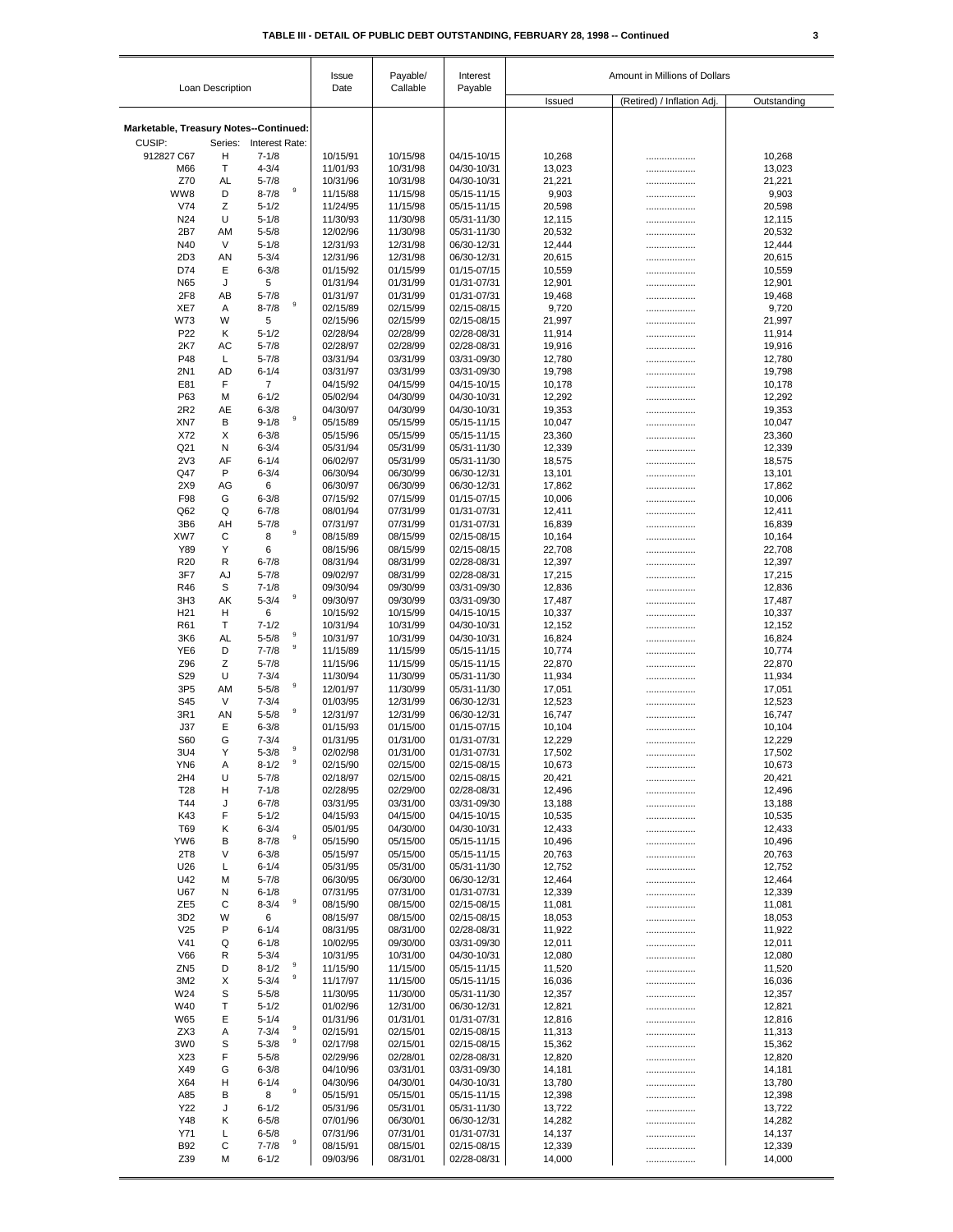|                                        | Loan Description |                                    | Issue<br>Date        | Payable/<br>Callable       | Interest<br>Payable        | Amount in Millions of Dollars |                            |                  |
|----------------------------------------|------------------|------------------------------------|----------------------|----------------------------|----------------------------|-------------------------------|----------------------------|------------------|
|                                        |                  |                                    |                      |                            |                            | Issued                        | (Retired) / Inflation Adj. | Outstanding      |
| Marketable, Treasury Notes--Continued: |                  |                                    |                      |                            |                            |                               |                            |                  |
| CUSIP:                                 | Series:          | Interest Rate:                     |                      |                            |                            |                               |                            |                  |
| 912827 Z54                             | N                | $6 - 3/8$                          | 09/30/96             | 09/30/01                   | 03/31-09/30                | 14,519                        |                            | 14,519           |
| Z88                                    | P                | $6 - 1/4$                          | 10/31/96             | 10/31/01                   | 04/30-10/31                | 14,640                        |                            | 14,640           |
| D <sub>25</sub>                        | D                | $\boldsymbol{9}$<br>$7 - 1/2$      | 11/15/91             | 11/15/01                   | 05/15-11/15                | 24,226                        |                            | 24,226           |
| <b>2C5</b>                             | Q                | $5 - 7/8$                          | 12/02/96             | 11/30/01                   | 05/31-11/30                | 14,031                        |                            | 14,031           |
| 2E1                                    | R                | $6 - 1/8$                          | 12/31/96             | 12/31/01                   | 06/30-12/31                | 13,971                        |                            | 13,971           |
| 2G <sub>6</sub><br>2L5                 | С<br>D           | $6 - 1/4$<br>$6 - 1/4$             | 01/31/97<br>02/28/97 | 01/31/02<br>02/28/02       | 01/31-07/31<br>02/28-08/31 | 13,453<br>13,800              | .                          | 13,453<br>13,800 |
| 2P6                                    | Ε                | $6 - 5/8$                          | 03/31/97             | 03/31/02                   | 03/31-09/30                | 14,301                        | .<br>.                     | 14,301           |
| <b>2S0</b>                             | F                | $6 - 5/8$                          | 04/30/97             | 04/30/02                   | 04/30-10/31                | 14,475                        |                            | 14,475           |
| F49                                    | Α                | 9<br>$7 - 1/2$                     | 05/15/92             | 05/15/02                   | 05/15-11/15                | 11,714                        | .                          | 11,714           |
| 2W1                                    | G                | $6 - 1/2$                          | 06/02/97             | 05/31/02                   | 05/31-11/30                | 13,504                        |                            | 13,504           |
| 2Y7                                    | н                | $6 - 1/4$                          | 06/30/97             | 06/30/02                   | 06/30-12/31                | 13,059                        |                            | 13,059           |
| 3C4                                    | κ                | 6                                  | 07/31/97             | 07/31/02                   | 01/31-07/31                | 12,231                        | .                          | 12,231           |
| G55                                    | В                | $\boldsymbol{9}$<br>$6 - 3/8$      | 08/17/92             | 08/15/02                   | 02/15-08/15                | 23,859                        | .                          | 23,859           |
| 3G5                                    | L                | $6 - 1/4$<br>9                     | 09/02/97             | 08/31/02                   | 02/28-08/31                | 12,732                        | .                          | 12,732           |
| 3J9                                    | M                | $5 - 7/8$<br>9                     | 09/30/97             | 09/30/02                   | 03/31-09/30                | 12,807                        | .                          | 12,807           |
| 3L4                                    | N                | $5 - 3/4$<br>9                     | 10/31/97             | 10/31/02                   | 04/30-10/31                | 11,737                        | .                          | 11,737           |
| 3Q3<br>3S9                             | P<br>Q           | $5 - 3/4$<br>9<br>$5 - 5/8$        | 12/01/97<br>12/31/97 | 11/30/02<br>12/31/02       | 05/31-11/30<br>06/30-12/31 | 12,121                        | .                          | 12,121           |
| 3V <sub>2</sub>                        | С                | $\mathsf g$<br>$5 - 1/2$           | 02/02/98             | 01/31/03                   | 01/31-07/31                | 12,052<br>13,101              | .                          | 12,052<br>13,101 |
| <b>J78</b>                             | Α                | 9<br>$6 - 1/4$                     | 02/16/93             | 02/15/03                   | 02/15-08/15                | 23,563                        |                            | 23,563           |
| L83                                    | В                | 9<br>$5 - 3/4$                     | 08/16/93             | 08/15/03                   | 02/15-08/15                | 28,011                        | .<br>.                     | 28,011           |
| N81                                    | Α                | $\boldsymbol{9}$<br>$5 - 7/8$      | 02/15/94             | 02/15/04                   | 02/15-08/15                | 12,955                        |                            | 12,955           |
| P89                                    | В                | 9<br>$7 - 1/4$                     | 05/16/94             | 05/15/04                   | 05/15-11/15                | 14,440                        | .                          | 14,440           |
| Q88                                    | C                | 9<br>$7 - 1/4$                     | 08/15/94             | 08/15/04                   | 02/15-08/15                | 13,346                        |                            | 13,346           |
| <b>R87</b>                             | D                | 9<br>$7 - 7/8$                     | 11/15/94             | 11/15/04                   | 05/15-11/15                | 14,374                        | .                          | 14,374           |
| S86                                    | Α                | 9<br>$7 - 1/2$                     | 02/15/95             | 02/15/05                   | 02/15-08/15                | 13,835                        |                            | 13,835           |
| T85                                    | В                | 9<br>$6 - 1/2$                     | 05/15/95             | 05/15/05                   | 05/15-11/15                | 14,740                        |                            | 14,740           |
| U83                                    | C                | $\boldsymbol{9}$<br>$6 - 1/2$      | 08/15/95             | 08/15/05                   | 02/15-08/15                | 15,003                        |                            | 15,003           |
| V82                                    | D                | 9<br>$5 - 7/8$<br>$\boldsymbol{9}$ | 11/24/95             | 11/15/05                   | 05/15-11/15                | 15,210                        |                            | 15,210           |
| W81                                    | Α                | $5 - 5/8$<br>9                     | 02/15/96             | 02/15/06                   | 02/15-08/15                | 15,514                        |                            | 15,514           |
| X80                                    | B                | $6 - 7/8$<br>9                     | 05/15/96             | 05/15/06                   | 05/15-11/15                | 16,015                        |                            | 16,015           |
| Y55<br>Z62                             | C<br>D           | $\overline{7}$<br>9<br>$6 - 1/2$   | 07/15/96<br>10/15/96 | 07/15/06                   | 01/15-07/15                | 22,740                        | .                          | 22,740           |
| 2J <sub>0</sub>                        | В                | 9<br>$6 - 1/4$                     | 02/18/97             | 10/15/06<br>02/15/07       | 04/15-10/15<br>02/15-08/15 | 22,460<br>13,104              |                            | 22,460<br>13,104 |
| <b>2U5</b>                             | C                | 9<br>$6 - 5/8$                     | 05/15/97             | 05/15/07                   | 05/15-11/15                | 13,958                        | <br>                       | 13,958           |
| 3E0                                    | D                | $\boldsymbol{9}$<br>$6 - 1/8$      | 08/15/97             | 08/15/07                   | 02/15-08/15                | 25,637                        |                            | 25,637           |
| 3X8                                    | B                | 9<br>$5 - 1/2$                     | 02/17/98             | 02/15/08                   | 02/15-08/15                | 13,583                        |                            | 13,583           |
|                                        |                  |                                    |                      |                            | .                          | 2,063,935                     |                            | 2,063,935        |
|                                        |                  |                                    |                      |                            |                            |                               |                            |                  |
| <b>Treasury Bonds:</b>                 | 8d               |                                    |                      |                            |                            |                               |                            |                  |
| CUSIP:                                 |                  | Interest Rate:                     |                      |                            |                            |                               |                            |                  |
| 912810 BG2                             |                  | 11<br>$3 - 1/2$                    | 10/03/60             | 11/15/98                   | 05/15-11/15                | 4,463                         | (4,237)                    | 226              |
| BU <sub>1</sub>                        |                  | $8 - 1/4$                          | 05/15/75             | 05/15/05                   | 05/15-11/15                | 4,246                         | (22)                       | 4,224            |
|                                        |                  |                                    |                      | 10<br>05/15/00             |                            |                               |                            |                  |
| C <sub>T3</sub>                        |                  | $11 - 3/4$                         | 01/12/81             | 02/15/01                   | 02/15-08/15                | 1,501                         |                            | 1,501            |
| CU0                                    |                  | $13 - 1/8$                         | 04/02/81             | 05/15/01                   | 05/15-11/15                | 1,750                         |                            | 1,750            |
| CW <sub>6</sub>                        |                  | $13 - 3/8$                         | 07/02/81             | 08/15/01                   | 02/15-08/15                | 1,753                         |                            | 1,753            |
| CX4                                    |                  | $15 - 3/4$                         | 10/07/81             | 11/15/01                   | 05/15-11/15                | 1,753                         | .                          | 1,753            |
| BX <sub>5</sub>                        |                  | $7 - 5/8$                          | 02/15/77             | 02/15/07<br>10<br>02/15/02 | 02/15-08/15                | 4,249                         | (15)                       | 4,234            |
| CZ9                                    |                  | $14 - 1/4$                         | 01/06/82             | 02/15/02                   | 02/15-08/15                | 1,759                         |                            | 1,759            |
| BZ <sub>0</sub>                        |                  | $7 - 7/8$                          | 11/15/77             | 11/15/07                   | 05/15-11/15                | 1,495                         | <br>                       | 1,495            |
|                                        |                  |                                    |                      | 10<br>11/15/02             |                            |                               |                            |                  |
| DA <sub>3</sub>                        |                  | $11 - 5/8$                         | 09/29/82             | 11/15/02                   | 05/15-11/15                | 2,753                         |                            | 2,753            |
| DC <sub>9</sub>                        |                  | $10 - 3/4$                         | 01/04/83             | 02/15/03                   | 02/15-08/15                | 3,007                         |                            | 3,007            |
| DD7                                    |                  | $10 - 3/4$                         | 04/04/83             | 05/15/03                   | 05/15-11/15                | 3,249                         |                            | 3,249            |
| CC <sub>0</sub>                        |                  | $8 - 3/8$                          | 08/15/78             | 08/15/08                   | 02/15-08/15                | 2,103                         | .                          | 2,103            |
|                                        |                  |                                    |                      | 10<br>08/15/03             |                            |                               |                            |                  |
| DE <sub>5</sub>                        |                  | $11 - 1/8$                         | 07/05/83             | 08/15/03                   | 02/15-08/15                | 3,501                         |                            | 3,501            |
| CE <sub>6</sub>                        |                  | $8 - 3/4$                          | 11/15/78             | 11/15/08                   | 05/15-11/15                | 5,230                         |                            | 5,230            |
|                                        |                  |                                    |                      | 10<br>11/15/03             |                            |                               |                            |                  |
| DG <sub>0</sub>                        |                  | $11 - 7/8$                         | 10/05/83             | 11/15/03                   | 05/15-11/15                | 7,260                         |                            | 7,260            |
| CG <sub>1</sub>                        |                  | $9 - 1/8$                          | 05/15/79             | 05/15/09<br>10             | 05/15-11/15                | 4,606                         |                            | 4,606            |
| DH <sub>8</sub>                        |                  | $12 - 3/8$                         | 04/05/84             | 05/15/04<br>05/15/04       | 05/15-11/15                | 3,755                         |                            | 3,755            |
| DK <sub>1</sub>                        |                  | $13 - 3/4$                         | 07/10/84             | 08/15/04                   | 02/15-08/15                | 4,000                         |                            | 4,000            |
| CK <sub>2</sub>                        |                  | $10 - 3/8$                         | 11/15/79             | 11/15/09                   | 05/15-11/15                | 4,201                         | <br>                       | 4,201            |
|                                        |                  |                                    |                      | 10<br>11/15/04             |                            |                               |                            |                  |
| DM7                                    |                  | 9<br>$11 - 5/8$                    | 10/30/84             | 11/15/04                   | 05/15-11/15                | 8,302                         |                            | 8,302            |
| CM <sub>8</sub>                        |                  | $11 - 3/4$                         | 02/15/80             | 02/15/10                   | 02/15-08/15                | 2,647                         | (153)                      | 2,494            |
|                                        |                  |                                    |                      | 10<br>02/15/05             |                            |                               |                            |                  |
| CP <sub>1</sub>                        |                  | 10                                 | 05/15/80             | 05/15/10                   | 05/15-11/15                | 2,987                         |                            | 2,987            |
|                                        |                  |                                    |                      | 10<br>05/15/05             |                            |                               |                            |                  |
| DQ8                                    |                  | 9<br>12                            | 04/02/85             | 05/15/05                   | 05/15-11/15                | 4,261                         | .                          | 4,261            |
| DR <sub>6</sub>                        |                  | 9<br>$10 - 3/4$                    | 07/02/85             | 08/15/05                   | 02/15-08/15                | 9,270                         |                            | 9,270            |
| CS <sub>5</sub>                        |                  | $12 - 3/4$                         | 11/17/80             | 11/15/10                   | 05/15-11/15                | 4,736                         |                            | 4,736            |
|                                        |                  | 9                                  |                      | 10<br>11/15/05             |                            |                               |                            |                  |
| DU <sub>9</sub>                        |                  | $9 - 3/8$                          | 01/15/86             | 02/15/06                   | 02/15-08/15                | 4,756                         |                            | 4,756            |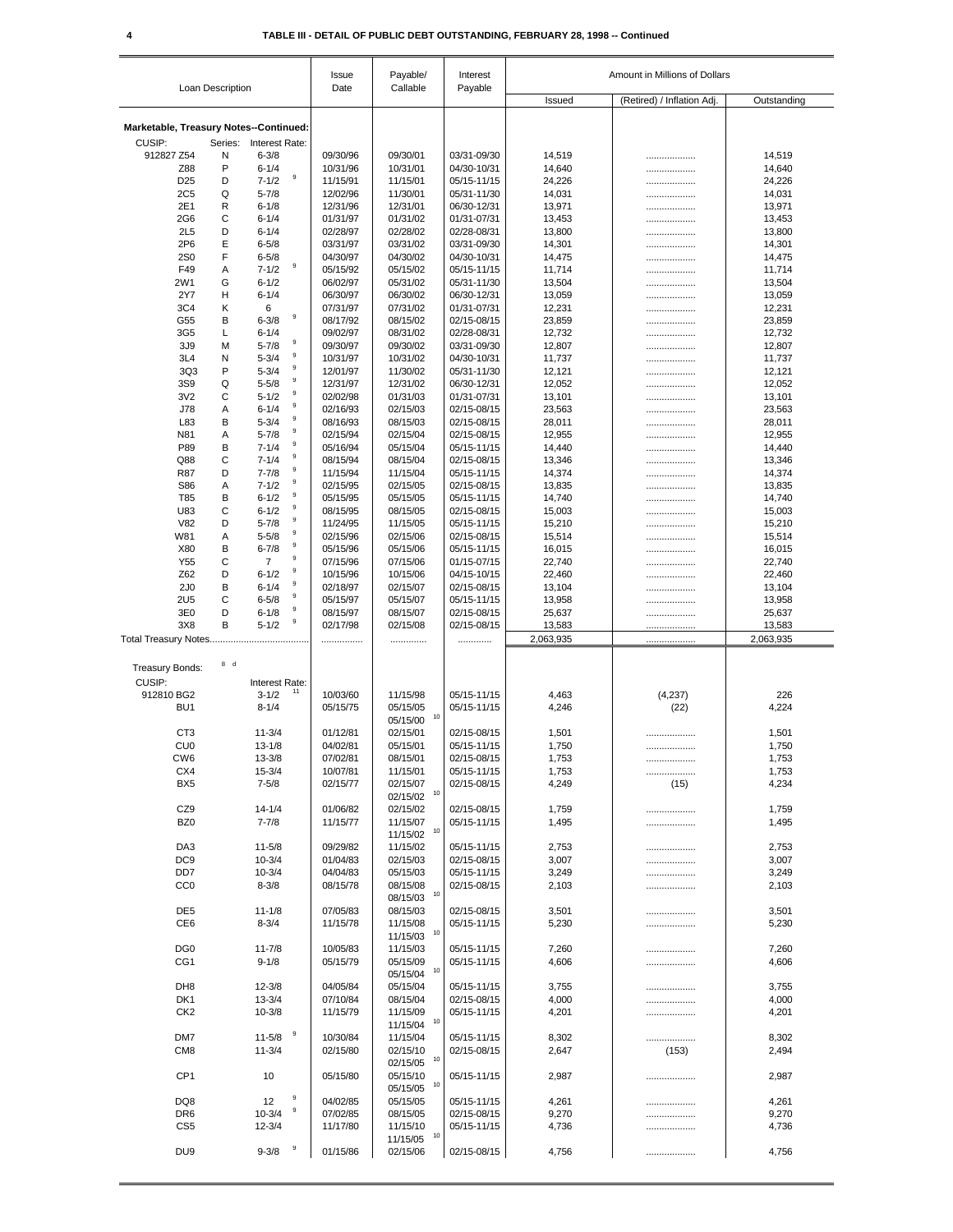| Loan Description<br>Marketable, Treasury Bonds--Continued:<br>CUSIP:<br>912810 CV8<br>CY <sub>2</sub><br>DB <sub>1</sub><br>DF <sub>2</sub><br>DJ <sub>4</sub><br>DL <sub>9</sub><br>DN <sub>5</sub><br>DP <sub>0</sub><br>DS4<br>DT <sub>2</sub><br>DV7<br>DW <sub>5</sub><br>DX3<br>DY1<br>DZ8<br>EA <sub>2</sub><br>EB <sub>0</sub><br>EC <sub>8</sub><br>ED <sub>6</sub> |                               | Date     | Callable                   | Payable     |                                                     |          |         |
|------------------------------------------------------------------------------------------------------------------------------------------------------------------------------------------------------------------------------------------------------------------------------------------------------------------------------------------------------------------------------|-------------------------------|----------|----------------------------|-------------|-----------------------------------------------------|----------|---------|
|                                                                                                                                                                                                                                                                                                                                                                              |                               |          |                            |             | (Retired) / Inflation Adj.<br>Issued<br>Outstanding |          |         |
|                                                                                                                                                                                                                                                                                                                                                                              |                               |          |                            |             |                                                     |          |         |
|                                                                                                                                                                                                                                                                                                                                                                              |                               |          |                            |             |                                                     |          |         |
|                                                                                                                                                                                                                                                                                                                                                                              | Interest Rate:                |          |                            |             |                                                     |          |         |
|                                                                                                                                                                                                                                                                                                                                                                              | $13 - 7/8$                    | 05/15/81 | 05/15/11<br>10<br>05/15/06 | 05/15-11/15 | 4,609                                               |          | 4,609   |
|                                                                                                                                                                                                                                                                                                                                                                              | 14                            | 11/16/81 | 11/15/11<br>10<br>11/15/06 | 05/15-11/15 | 4,901                                               | .        | 4,901   |
|                                                                                                                                                                                                                                                                                                                                                                              | $10 - 3/8$                    | 11/15/82 | 11/15/12<br>10<br>11/15/07 | 05/15-11/15 | 11,032                                              | .        | 11,032  |
|                                                                                                                                                                                                                                                                                                                                                                              | 12                            | 08/15/83 | 08/15/13<br>10<br>08/15/08 | 02/15-08/15 | 14,755                                              | .        | 14,755  |
|                                                                                                                                                                                                                                                                                                                                                                              | $13 - 1/4$                    | 05/15/84 | 05/15/14<br>10<br>05/15/09 | 05/15-11/15 | 5,007                                               |          | 5,007   |
|                                                                                                                                                                                                                                                                                                                                                                              | $12 - 1/2$                    | 08/15/84 | 08/15/14<br>10<br>08/15/09 | 02/15-08/15 | 5,128                                               | .        | 5,128   |
|                                                                                                                                                                                                                                                                                                                                                                              | 9<br>$11 - 3/4$               | 11/15/84 | 11/15/14<br>10<br>11/15/09 | 05/15-11/15 | 6,006                                               |          | 6,006   |
|                                                                                                                                                                                                                                                                                                                                                                              | 9<br>$11 - 1/4$               | 02/15/85 | 02/15/15                   | 02/15-08/15 | 12,668                                              |          | 12,668  |
|                                                                                                                                                                                                                                                                                                                                                                              | 9<br>$10 - 5/8$               | 08/15/85 | 08/15/15                   | 02/15-08/15 | 7,150                                               |          | 7,150   |
|                                                                                                                                                                                                                                                                                                                                                                              | 9<br>$9 - 7/8$                | 11/15/85 | 11/15/15                   | 05/15-11/15 | 6,900                                               |          | 6,900   |
|                                                                                                                                                                                                                                                                                                                                                                              | 9<br>$9 - 1/4$                | 02/15/86 | 02/15/16                   | 02/15-08/15 | 7,267                                               |          | 7,267   |
|                                                                                                                                                                                                                                                                                                                                                                              | 9<br>$7 - 1/4$                | 05/15/86 | 05/15/16                   | 05/15-11/15 | 18,824                                              | .        | 18,824  |
|                                                                                                                                                                                                                                                                                                                                                                              | 9<br>$7 - 1/2$                | 11/15/86 | 11/15/16                   | 05/15-11/15 | 18,864                                              | .        | 18,864  |
|                                                                                                                                                                                                                                                                                                                                                                              | 9<br>$8 - 3/4$                | 05/15/87 | 05/15/17                   | 05/15-11/15 | 18,194                                              | .        | 18,194  |
|                                                                                                                                                                                                                                                                                                                                                                              | 9<br>$8 - 7/8$                | 08/15/87 | 08/15/17                   | 02/15-08/15 | 14,017                                              | .        | 14,017  |
|                                                                                                                                                                                                                                                                                                                                                                              | 9<br>$9 - 1/8$                | 05/16/88 | 05/15/18                   | 05/15-11/15 | 8,709                                               | .        | 8,709   |
|                                                                                                                                                                                                                                                                                                                                                                              | 9<br>9                        | 11/22/88 | 11/15/18                   | 05/15-11/15 | 9,033                                               |          | 9,033   |
|                                                                                                                                                                                                                                                                                                                                                                              | 9<br>$8 - 7/8$                | 02/15/89 | 02/15/19                   | 02/15-08/15 | 19,251                                              | .        | 19,251  |
|                                                                                                                                                                                                                                                                                                                                                                              | 9<br>$8 - 1/8$                | 08/15/89 | 08/15/19                   | 02/15-08/15 | 20,214                                              | .        | 20,214  |
| EE4                                                                                                                                                                                                                                                                                                                                                                          | $\boldsymbol{9}$<br>$8 - 1/2$ | 02/15/90 | 02/15/20                   | 02/15-08/15 | 10,229                                              | .        | 10,229  |
| EF1                                                                                                                                                                                                                                                                                                                                                                          | $\boldsymbol{9}$<br>$8 - 3/4$ | 05/15/90 | 05/15/20                   | 05/15-11/15 | 10,159                                              | .        | 10,159  |
| EG9                                                                                                                                                                                                                                                                                                                                                                          | 9<br>$8 - 3/4$                | 08/15/90 | 08/15/20                   | 02/15-08/15 | 21,419                                              |          | 21,419  |
| EH7                                                                                                                                                                                                                                                                                                                                                                          | 9<br>$7 - 7/8$                | 02/15/91 | 02/15/21                   | 02/15-08/15 | 11,113                                              | .        | 11,113  |
| EJ3                                                                                                                                                                                                                                                                                                                                                                          | 9<br>$8 - 1/8$                | 05/15/91 | 05/15/21                   | 05/15-11/15 | 11,959                                              | .        | 11,959  |
| EK <sub>0</sub>                                                                                                                                                                                                                                                                                                                                                              | 9<br>$8 - 1/8$                | 08/15/91 | 08/15/21                   | 02/15-08/15 | 12,163                                              | .        | 12,163  |
| EL <sub>8</sub>                                                                                                                                                                                                                                                                                                                                                              | 9<br>8                        | 11/15/91 | 11/15/21                   | 05/15-11/15 | 32,798                                              | .        | 32,798  |
| EM <sub>6</sub>                                                                                                                                                                                                                                                                                                                                                              | 9<br>$7 - 1/4$                | 08/17/92 | 08/15/22                   | 02/15-08/15 | 10,353                                              |          | 10,353  |
| EN <sub>4</sub>                                                                                                                                                                                                                                                                                                                                                              | 9<br>$7 - 5/8$                | 11/16/92 | 11/15/22                   | 05/15-11/15 | 10,700                                              |          | 10,700  |
| EP <sub>9</sub>                                                                                                                                                                                                                                                                                                                                                              | 9<br>$7 - 1/8$                | 02/16/93 | 02/15/23                   | 02/15-08/15 | 18,374                                              |          | 18,374  |
| EQ7                                                                                                                                                                                                                                                                                                                                                                          | 9<br>$6 - 1/4$                | 08/16/93 | 08/15/23                   | 02/15-08/15 | 22,909                                              | .        | 22,909  |
| ES <sub>3</sub>                                                                                                                                                                                                                                                                                                                                                              | 9<br>$7 - 1/2$                | 08/15/94 | 11/15/24                   | 05/15-11/15 | 11,470                                              |          | 11,470  |
| ET <sub>1</sub>                                                                                                                                                                                                                                                                                                                                                              | 9<br>$7 - 5/8$                | 02/15/95 | 02/15/25                   | 02/15-08/15 | 11,725                                              | .        | 11,725  |
| EV <sub>6</sub>                                                                                                                                                                                                                                                                                                                                                              | 9<br>$6 - 7/8$                | 08/15/95 | 08/15/25                   | 02/15-08/15 | 12,602                                              | .        | 12,602  |
| EW4                                                                                                                                                                                                                                                                                                                                                                          | 9<br>6                        | 02/15/96 | 02/15/26                   | 02/15-08/15 | 12,905                                              | .        | 12,905  |
| EX <sub>2</sub>                                                                                                                                                                                                                                                                                                                                                              | 9<br>$6 - 3/4$                | 08/15/96 | 08/15/26                   | 02/15-08/15 | 10,894                                              | .        | 10,894  |
| EY <sub>0</sub>                                                                                                                                                                                                                                                                                                                                                              | 9<br>$6 - 1/2$                | 11/15/96 | 11/15/26                   | 05/15-11/15 | 11,493                                              | .        | 11,493  |
| EZ7                                                                                                                                                                                                                                                                                                                                                                          | 9<br>$6 - 5/8$                | 02/18/97 | 02/15/27                   | 02/15-08/15 | 10,456                                              | .        | 10,456  |
| FA <sub>1</sub>                                                                                                                                                                                                                                                                                                                                                              | 9<br>$6 - 3/8$                | 08/15/97 | 08/15/27                   | 02/15-08/15 | 10,736                                              |          | 10,736  |
| FB <sub>9</sub>                                                                                                                                                                                                                                                                                                                                                              | 9<br>$6 - 1/8$                | 11/15/97 | 11/15/27                   | 05/15-11/15 | 22,519                                              |          | 22,519  |
|                                                                                                                                                                                                                                                                                                                                                                              |                               |          |                            |             | 603,096                                             | (4, 427) | 598,669 |
| Treasury Inflation-Indexed Notes:<br>CUSIP:<br>Series:                                                                                                                                                                                                                                                                                                                       | 8 d<br>Interest Rate:         |          |                            |             |                                                     |          |         |
| 912827 3A8<br>J                                                                                                                                                                                                                                                                                                                                                              | $3 - 5/8$                     | 07/15/97 | 07/15/02                   | 01/15-07/15 | 16,817                                              | 121      | 16,938  |
| 2M3<br>Α                                                                                                                                                                                                                                                                                                                                                                     | 9<br>$3 - 3/8$                | 02/06/97 | 01/15/07                   | 01/15-07/15 | 15,758                                              | 286      | 16,044  |
| 3T7<br>Α                                                                                                                                                                                                                                                                                                                                                                     | 9<br>$3 - 5/8$                | 01/15/98 | 01/15/08                   | 01/15-07/15 | 8,410                                               |          | 8,410   |
| Total Treasury Inflation-Indexed Notes                                                                                                                                                                                                                                                                                                                                       |                               | .        |                            |             | 40,986                                              | 407      | 41,392  |
| Federal Financing Bank                                                                                                                                                                                                                                                                                                                                                       |                               | Various  | Various                    | Various     | 15,000                                              |          | 15,000  |
| Total Marketable                                                                                                                                                                                                                                                                                                                                                             |                               |          |                            |             |                                                     |          |         |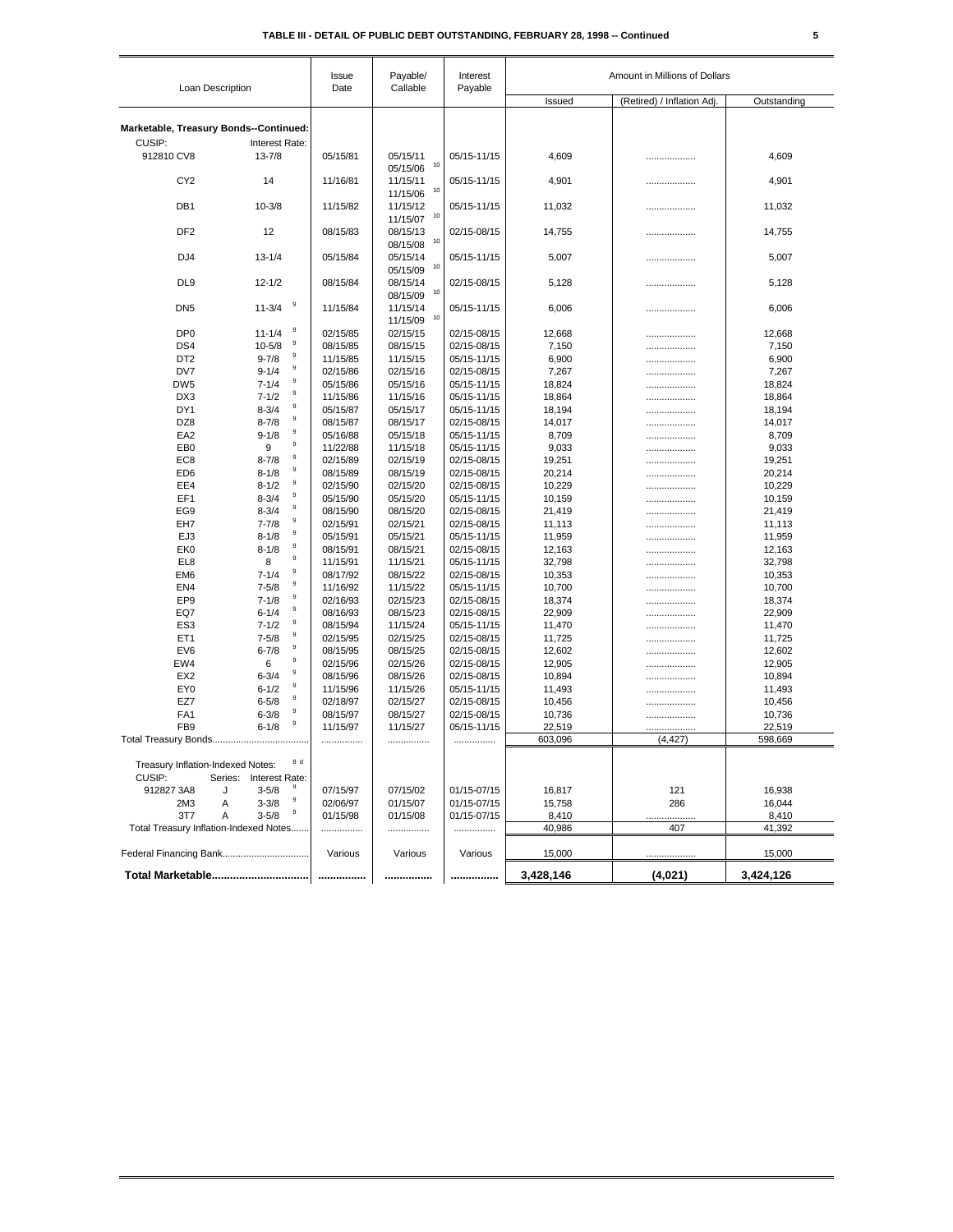|                                                  | Issue    | Payable/  | Interest      |                 | Amount in Millions of Dollars |                 |
|--------------------------------------------------|----------|-----------|---------------|-----------------|-------------------------------|-----------------|
| Loan Description                                 | Date     | Callable  | Payable       | Issued          | (Retired) / Inflation Adj.    | Outstanding     |
| Nonmarketable:                                   |          |           |               |                 |                               |                 |
| <b>Domestic Series:</b>                          |          |           |               |                 |                               |                 |
| Zero-coupon Treasury bond                        | 10/27/89 | 10/15/19  | 10/15/19      | 4,522           | .                             | 4,522           |
| Zero-coupon Treasury bond                        | 07/16/90 | 07/15/20  | 07/15/20      | 5,026           |                               | 5,026           |
| Zero-coupon Treasury bond (A)                    | 10/05/90 | 10/15/20  | 10/15/20      | 3               | .                             | 3               |
| Zero-coupon Treasury bond (B)                    | 10/05/90 | 10/15/20  | 10/15/20      | 5,000           | .                             | 5,000           |
| Zero-coupon Treasury bond                        | 01/14/91 | 01/15/21  | 01/15/21      | 4,941           | .                             | 4,941           |
| Zero-coupon Treasury bond                        | 01/29/90 | 01/15/30  | 01/15/30      | 5,002           | .                             | 5,002           |
| Zero-coupon Treasury bond                        | 04/16/90 | 04/15/30  | 04/15/30      | 3,501           | .                             | 3,501           |
| Zero-coupon Treasury bond                        | 01/14/91 | 04/15/30  | 04/15/30      | 2,000           | .                             | 2,000           |
|                                                  | .        | .         | .             | 29,995          | .                             | 29,995          |
| $\mathbf d$<br>Foreign Series:                   |          |           |               |                 |                               |                 |
|                                                  | 12/08/97 | 03/05/98  | 03/05/98      | 100             |                               | 100             |
|                                                  | 12/08/97 | 03/19/98  | 03/19/98      | 100             |                               | 100             |
|                                                  | 12/08/97 | 04/02/98  | 04/02/98      | 100             | .                             | 100             |
|                                                  | 12/08/97 | 04/16/98  | 04/16/98      | 100             | .                             | 100             |
|                                                  | 12/08/97 | 05/07/98  | 05/07/98      | 100             | .                             | 100             |
|                                                  | 12/08/97 | 05/21/98  | 05/21/98      | 100             | .                             | 100             |
|                                                  | 12/08/97 | 06/04/98  | 06/04/98      | 100             | .                             | 100             |
|                                                  | 12/08/97 | 06/18/98  | 06/18/98      | 100             | .                             | 100             |
|                                                  | 12/08/97 | 07/02/98  | 07/02/98      | 100             | .                             | 100             |
|                                                  | 12/08/97 | 07/16/98  | 07/16/98      | 200             | .                             | 200             |
|                                                  | 12/08/97 | 08/06/98  | 08/06/98      | 100             | .                             | 100             |
|                                                  | 12/08/97 | 08/20/98  | 08/20/98      | 100             | .                             | 100             |
|                                                  | 12/08/97 | 09/03/98  | 09/03/98      | 100             | .                             | 100             |
|                                                  | 12/08/97 | 09/17/98  | 09/17/98      | 100             |                               | 100             |
|                                                  | 12/08/97 | 10/01/98  | 10/01/98      | 50              | .                             | 50              |
|                                                  | 12/08/97 | 10/15/98  | 10/15/98      | 50              | .                             | 50              |
| Zero-coupon Treasury bond                        | 03/28/90 | 12/31/19  | 12/31/19      | 30,220          | .<br>(9,808)                  | 20,412          |
| Zero-coupon Treasury bond <sup>12</sup>          | 12/18/90 | 03/31/20  | 03/31/20      | 7,258           |                               | 7,162           |
| Zero-coupon Treasury bond <sup>12</sup>          | 04/07/93 | 03/31/23  | 03/31/23      |                 | (96)                          |                 |
| Total Foreign Series                             |          | .         | .             | 6,685<br>45,763 | (9,904)                       | 6,685<br>35,859 |
|                                                  |          |           |               |                 |                               |                 |
| R.E.A. Series:                                   |          |           |               |                 |                               |                 |
| 5% Treasury Certificates of                      |          |           |               |                 |                               |                 |
|                                                  | Various  | .         | Semiannually  | 47              | (45)                          | 1               |
|                                                  | .        | .         | .             | 47              | (45)                          | 1               |
| State and Local Government Series:               |          |           |               |                 |                               |                 |
| Treasury Time Deposit - Certificates             |          |           |               |                 |                               |                 |
| of Indebtedness (Various rates)                  | Various  | .         | At maturity   | 28,779          | (24, 342)                     | 4,437           |
| Treasury Time Deposit - Notes                    |          |           |               |                 |                               |                 |
| (Various rates)                                  | Various  | .         | Various       | 172,760         | (68, 799)                     | 103,961         |
| Treasury Special Zero's - Notes                  | Various  | .         | .             | 300             | (277)                         | 23              |
| Treasury Time Deposit - Bonds<br>(Various rates) | Various  |           | Various       | 30,619          | (6,888)                       | 23,731          |
|                                                  |          | .         |               |                 |                               |                 |
| Treasury Demand Deposit                          | Various  |           | Daily         | 537             | (510)                         | 27              |
| <b>Total State and Local Government</b>          |          | .         | .             | 232,996         | (100, 816)                    | 132,179         |
|                                                  |          |           |               |                 |                               |                 |
| United States Savings Securities:                |          |           |               |                 |                               |                 |
| 13 d<br>United States Savings Bonds:             |          |           |               |                 |                               |                 |
| 14                                               | Various  | On demand | At redemption | 189,370         | (137,996)                     | 51,374          |
| 14<br>Series EE                                  | Various  | On demand | At redemption | 188,369         | (70, 359)                     | 118,010         |
| Series E and EE Unclassified <sup>14</sup>       | Various  | On demand | At redemption | 494             |                               |                 |
|                                                  | Various  | On demand | Semiannually  | 6,610           | (1, 321)<br>(5, 352)          | (827)<br>1,258  |
|                                                  | Various  | On demand | Semiannually  | 15,645          | (4, 547)                      | 11,099          |
| Series H and HH Unclassified                     | Various  | On demand | Semiannually  | 18              | $(*)$                         | 18              |
| Total United States Savings Bonds                | .        | .         |               | 400,506         | (219, 574)                    | 180,932         |
| United States Savings Notes <sup>13 d</sup>      | Various  | On demand | At redemption | 1,332           | (1,057)                       | 275             |
| United States Individual Retirement              |          |           |               |                 |                               |                 |
|                                                  | Various  | On demand | At redemption | 78              | (64)                          | 15              |
| United States Retirement Plan                    |          |           |               |                 |                               |                 |
|                                                  | Various  | On demand | At redemption | 361             | (301)                         | 60              |
|                                                  |          |           |               |                 |                               |                 |
| Total United States Savings Securities           |          | .         |               | 402,277         | (220, 997)                    | 181,281         |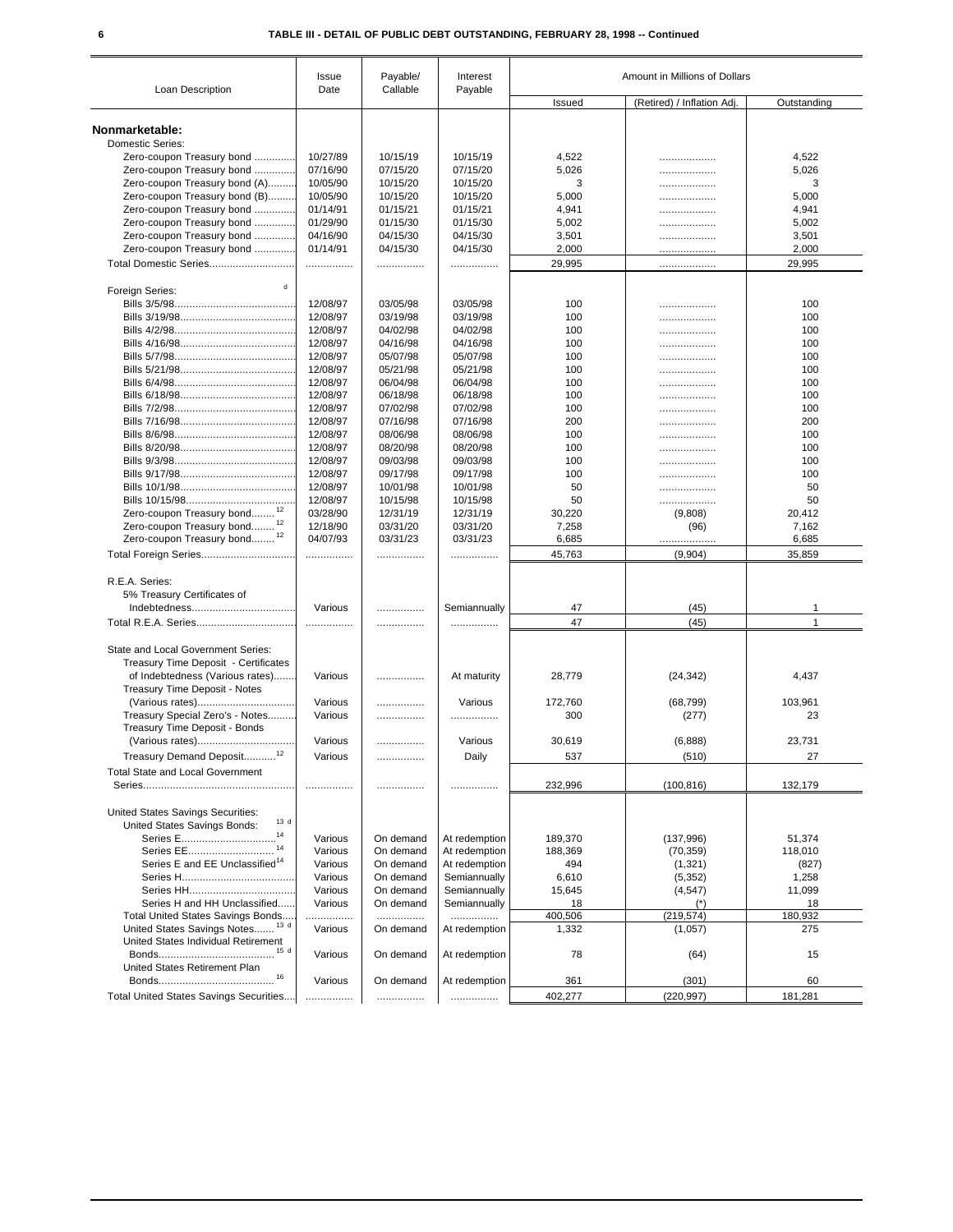Τ

|                                                                              | Amount in Millions of Dollars |                            |                |  |  |
|------------------------------------------------------------------------------|-------------------------------|----------------------------|----------------|--|--|
| Loan Description                                                             | Issued                        | (Retired) / Inflation Adj. | Outstanding    |  |  |
|                                                                              |                               |                            |                |  |  |
| Nonmarketable--Continued:<br><b>Government Account Series:</b>               |                               |                            |                |  |  |
| Abandoned Mines Reclamation Fund, Office of Surface Mining Reclamation       |                               |                            |                |  |  |
|                                                                              | 1,606                         | (3)                        | 1,603          |  |  |
|                                                                              | 12.476                        | (3,991)                    | 8,485          |  |  |
|                                                                              | 1                             | .                          | $\mathbf{1}$   |  |  |
|                                                                              | 1,725                         | (696)                      | 1,029          |  |  |
|                                                                              | 128                           | .                          | 128            |  |  |
|                                                                              | 325                           | .                          | 325            |  |  |
|                                                                              | 421                           |                            | 421            |  |  |
|                                                                              | 68                            |                            | 68             |  |  |
|                                                                              |                               |                            |                |  |  |
|                                                                              | 26,436                        | .                          | 26,436         |  |  |
| Bequest of Major General Fred C. Ainsworth, Library, Walter Reed             |                               |                            |                |  |  |
|                                                                              |                               |                            |                |  |  |
| Bequests and Gifts, Disaster Relief, Funds Appropriated to the President     | $\mathbf{1}$                  | .                          | $\mathbf{1}$   |  |  |
| Bosnia Federation Defense Fund- Saudi Arabia United Arab Emirates,           |                               |                            |                |  |  |
|                                                                              | 79                            |                            | 79             |  |  |
|                                                                              |                               |                            |                |  |  |
|                                                                              | 26                            | .                          | 26             |  |  |
| Christopher Columbus Scholarship Fund, Christopher Columbus                  |                               |                            |                |  |  |
|                                                                              | 7                             |                            | 7              |  |  |
| Civil Service Retirement and Disability Fund, Office of Personnel Management | 501.060                       | .<br>(95, 821)             | 405.239        |  |  |
|                                                                              | 6                             |                            | 6              |  |  |
|                                                                              | $\overline{2}$                | .<br>.                     | $\overline{2}$ |  |  |
|                                                                              |                               |                            |                |  |  |
| Cochiti Wet Field Solution, Special Purpose Fund, Interior, Bureau of        | $\overline{2}$                |                            | $\overline{2}$ |  |  |
|                                                                              |                               |                            |                |  |  |
|                                                                              | 82                            | .                          | 82             |  |  |
| Community Development Credit Union Revolving Fund, National Credit           | $\mathbf{1}$                  |                            |                |  |  |
|                                                                              |                               |                            | 1              |  |  |
|                                                                              | 3                             |                            | 3              |  |  |
| Construction of Facilities, National Aeronautics and Space Administration    | $\overline{2}$                |                            | $\overline{2}$ |  |  |
|                                                                              | 6                             | .                          | 6              |  |  |
|                                                                              | 37                            | (7)                        | 31             |  |  |
|                                                                              | 3                             |                            | 3              |  |  |
|                                                                              | $\mathbf{1}$                  | .                          | 1              |  |  |
|                                                                              | 542                           | (14)                       | 528            |  |  |
|                                                                              | 151,317                       | (12, 212)                  | 139,105        |  |  |
|                                                                              | 1                             | $(*)$                      | $\mathbf 1$    |  |  |
|                                                                              | $\mathbf{1}$                  |                            | 1              |  |  |
|                                                                              | 1                             |                            | 1              |  |  |
| Deposits of Proceeds of Lands Withdrawn for Native Selection, Bureau of      |                               | .                          |                |  |  |
|                                                                              | 9                             |                            | 9              |  |  |
| Deposits, Outer Continental Shelf Lands Act, Beaufort Sea, Minerals          |                               | .                          |                |  |  |
|                                                                              |                               |                            |                |  |  |
| District of Columbia Judicial Retirement and Survivors' Annuity Fund         | 1,604                         |                            | 1,604          |  |  |
|                                                                              | 3                             |                            | 3              |  |  |
|                                                                              |                               |                            |                |  |  |
|                                                                              | 14                            | (6)                        |                |  |  |
| Employees' Health Benefits Fund, Office of Personnel Management              | 8,382                         | (1,768)                    | 6,614          |  |  |
|                                                                              | 18,683                        | (11)                       | 18,672         |  |  |
|                                                                              |                               |                            |                |  |  |
|                                                                              | 15                            | .<br>$(*)$                 | 15             |  |  |
| Escrowed Funds for Shared Medical Equipment Purchases, Department of         |                               |                            |                |  |  |
|                                                                              | 2                             |                            | $\overline{2}$ |  |  |
|                                                                              |                               |                            |                |  |  |
|                                                                              |                               | .                          |                |  |  |
|                                                                              | 15,698<br>606                 |                            | 15,698<br>590  |  |  |
|                                                                              |                               | (16)                       |                |  |  |
| Farm Credit Insurance Fund, Capital Corporation Investment Fund, Farm        |                               |                            |                |  |  |
|                                                                              | 1,281                         | .                          | 1,281          |  |  |
| Federal Aid to Wildlife Restoration, United States Fish and Wildlife Service | 419                           | (20)                       | 399            |  |  |
|                                                                              | 94,381                        | (25, 823)                  | 68,558         |  |  |
|                                                                              | 165,776                       | (49, 258)                  | 116,518        |  |  |
| FHA - Flexible Subsidy Fund, Housing Programs, Housing and Urban             |                               |                            |                |  |  |
|                                                                              | 178                           |                            | 178            |  |  |
| FHA - General and Special Risk Insurance Fund, Liquidating Account,          |                               |                            |                |  |  |
|                                                                              | 8                             | (1)                        | 7              |  |  |
| FHA - Homeowner Assistance Fund, Housing Programs, Housing and               |                               |                            |                |  |  |
|                                                                              |                               |                            |                |  |  |
|                                                                              | 18                            | .                          | 18             |  |  |
|                                                                              | 14,124                        |                            | 14,124         |  |  |
|                                                                              | 730,677                       | (130, 421)                 | 600,256        |  |  |
|                                                                              | 390                           | (41)                       | 349            |  |  |
| Federal Ship Financing Fund, Fishing Vessels, Liquidating Account,           |                               |                            |                |  |  |
|                                                                              | 8                             |                            | 8              |  |  |
| Federal Ship Financing Fund, Revolving Fund, Maritime Administration         | 40                            | .                          | 40             |  |  |
|                                                                              | 82,404                        | (47, 304)                  | 35,100         |  |  |
|                                                                              |                               |                            |                |  |  |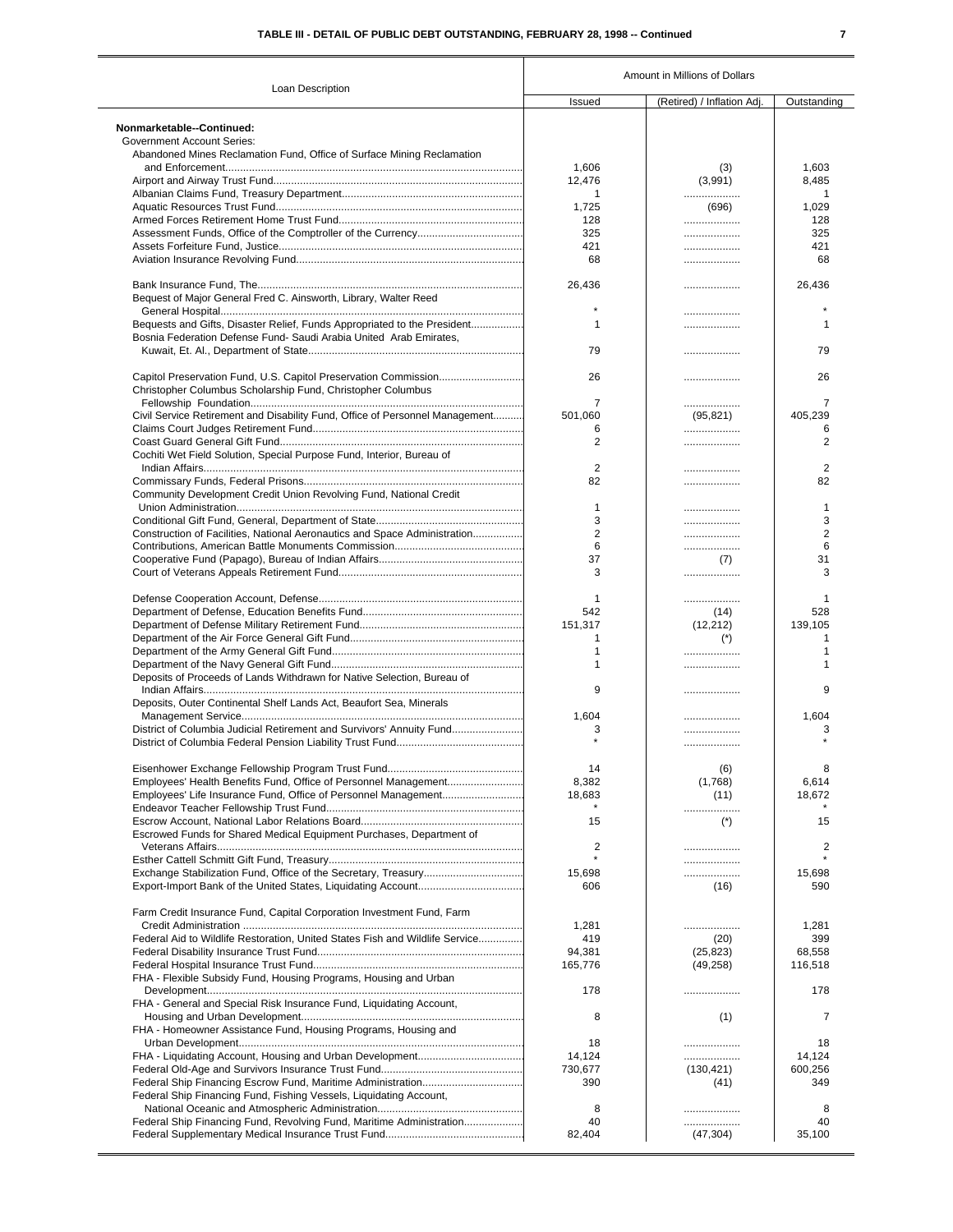### **8 TABLE III - DETAIL OF PUBLIC DEBT OUTSTANDING, FEBRUARY 28, 1998 -- Continued**

|                                                                                |                | Amount in Millions of Dollars |                |  |  |
|--------------------------------------------------------------------------------|----------------|-------------------------------|----------------|--|--|
| Loan Description                                                               | Issued         | (Retired) / Inflation Adj.    | Outstanding    |  |  |
|                                                                                |                |                               |                |  |  |
| Nonmarketable, Government Account Series--Continued:                           |                |                               |                |  |  |
| Fisheries Promotional Fund, National Oceanic and Atmospheric Asministration    | $\mathbf{1}$   | .                             | 1              |  |  |
| Fishermen's Contingency Fund, National Oceanic and Atmospheric                 |                |                               |                |  |  |
|                                                                                | $\overline{2}$ | .                             | $\overline{2}$ |  |  |
| Foreign Fishing Observer Fund, National Oceanic and Atmospheric                |                |                               |                |  |  |
|                                                                                | $\mathbf{1}$   |                               | 1              |  |  |
|                                                                                | 9,520          | (180)                         | 9,340          |  |  |
|                                                                                | 1,996          |                               | 1,996          |  |  |
| Funds Contributed for the Advancement of the Indian Race, Bureau of            | $\star$        |                               |                |  |  |
|                                                                                |                |                               |                |  |  |
|                                                                                |                |                               |                |  |  |
| General Post Fund, National Homes, Department of Veterans Affairs              | 43             |                               | 43             |  |  |
|                                                                                | 19<br>$\star$  |                               | 19             |  |  |
| Gifts and Bequests, Office of the Secretary, Department of Transportation      |                |                               |                |  |  |
|                                                                                | $\mathbf{1}$   | $(*)$                         |                |  |  |
|                                                                                |                |                               |                |  |  |
|                                                                                |                |                               |                |  |  |
| Guarantees of Mortgage-Backed Securities Fund, Government National             |                |                               |                |  |  |
|                                                                                | 5,784          | (123)                         | 5,660          |  |  |
|                                                                                |                |                               |                |  |  |
|                                                                                | 1,593          | (346)                         | 1,246          |  |  |
| Harry S. Truman Memorial Scholarship Trust Fund, Harry S. Truman               |                |                               |                |  |  |
|                                                                                | 57             | (1)                           | 56             |  |  |
|                                                                                | 6,287          | (690)                         | 5,596          |  |  |
|                                                                                | 43,490         | (18, 543)                     | 24,946         |  |  |
|                                                                                |                |                               |                |  |  |
|                                                                                | 518            | (5)                           | 513            |  |  |
|                                                                                | 45             | (5)                           | 40             |  |  |
|                                                                                | 404            | (63)                          | 341            |  |  |
|                                                                                |                |                               |                |  |  |
| Israeli Arab Scholarship Program, United States Information Agency             | 5              | $(*)$                         | 5              |  |  |
|                                                                                |                |                               |                |  |  |
|                                                                                | 39             |                               | 39             |  |  |
| Japan-United States Friendship Trust Fund, Japan-United States                 |                |                               |                |  |  |
|                                                                                | 16             | $(*)$                         | 16             |  |  |
| John C. Stennis Center for Public Service Training and Development             | 9              | $(*)$                         | 8              |  |  |
|                                                                                | 101            |                               | 101            |  |  |
|                                                                                | 297            | (13)                          | 284            |  |  |
|                                                                                | 4              |                               | $\overline{4}$ |  |  |
|                                                                                |                | $(*)$                         |                |  |  |
|                                                                                | 1,181          | (34)                          | 1,148          |  |  |
|                                                                                | 21             |                               | 21             |  |  |
|                                                                                |                |                               |                |  |  |
| Morris K. Udall Scholarship and Excellence in National Environmental           |                |                               |                |  |  |
|                                                                                | 24             |                               | 24             |  |  |
|                                                                                |                |                               |                |  |  |
| National Archives Gift Fund. National Archives and Records Administration      | $\overline{2}$ |                               | 2              |  |  |
| National Archives Trust Fund, National Archives and Records Administration     | 15             |                               | 15             |  |  |
|                                                                                | 3,601          | .                             | 3,601          |  |  |
|                                                                                |                |                               |                |  |  |
|                                                                                |                | .                             |                |  |  |
|                                                                                | 13             | $(*)$                         | 12             |  |  |
|                                                                                | 55             | $(\dot{z})$                   | 55             |  |  |
| National Service Life Insurance Fund, Department of Veterans Affairs           | 12,760         | (639)                         | 12,122         |  |  |
| National Service Trust, Corporation for National and Community Services        | 358            | (8)                           | 350            |  |  |
|                                                                                | 9              | .                             | 9              |  |  |
| Natural Resource Damage Assessment and Restoration Fund, U.S. Fish             |                |                               |                |  |  |
|                                                                                | 46             | .                             | 46             |  |  |
|                                                                                | 9,284          | (194)                         | 9,090          |  |  |
|                                                                                |                |                               |                |  |  |
|                                                                                | $\mathbf{1}$   | .                             | 1              |  |  |
|                                                                                | 1,187          | (70)                          | 1,117          |  |  |
|                                                                                |                |                               |                |  |  |
|                                                                                | $\overline{2}$ | .                             | $\overline{2}$ |  |  |
| Operation and Maintenance, Indian Irrigation Systems, Bureau of Indian Affairs | 11             |                               | 11             |  |  |
|                                                                                | 45             | .                             | 45             |  |  |
| Overseas Private Investment Corporation, Insurance and Equity Non Credit       |                |                               |                |  |  |
|                                                                                | 2,725          | (125)                         | 2,600          |  |  |
|                                                                                |                |                               |                |  |  |
|                                                                                | 84             | (10)                          | 74             |  |  |
|                                                                                | 5              |                               | 5              |  |  |
|                                                                                |                |                               |                |  |  |
| Payments by Alleged Violators of Department of Energy Regulations,             |                |                               |                |  |  |
|                                                                                |                |                               |                |  |  |
|                                                                                | 243            | .                             | 243            |  |  |
| Payments to Copyright Owners, Copyright Office, Library of Congress            | 619            | $(*)$                         | 619            |  |  |
|                                                                                | 13,364         | (5,350)                       | 8,015          |  |  |
| Power Systems, Indian Irrigation Projects, Bureau of Indian Affairs            | 24             | $(*)$                         | 24             |  |  |
| Preservation, Birthplace of Abraham Lincoln, National Park Service             | $\star$        | .                             |                |  |  |
|                                                                                | 67             |                               | 67             |  |  |
|                                                                                |                |                               |                |  |  |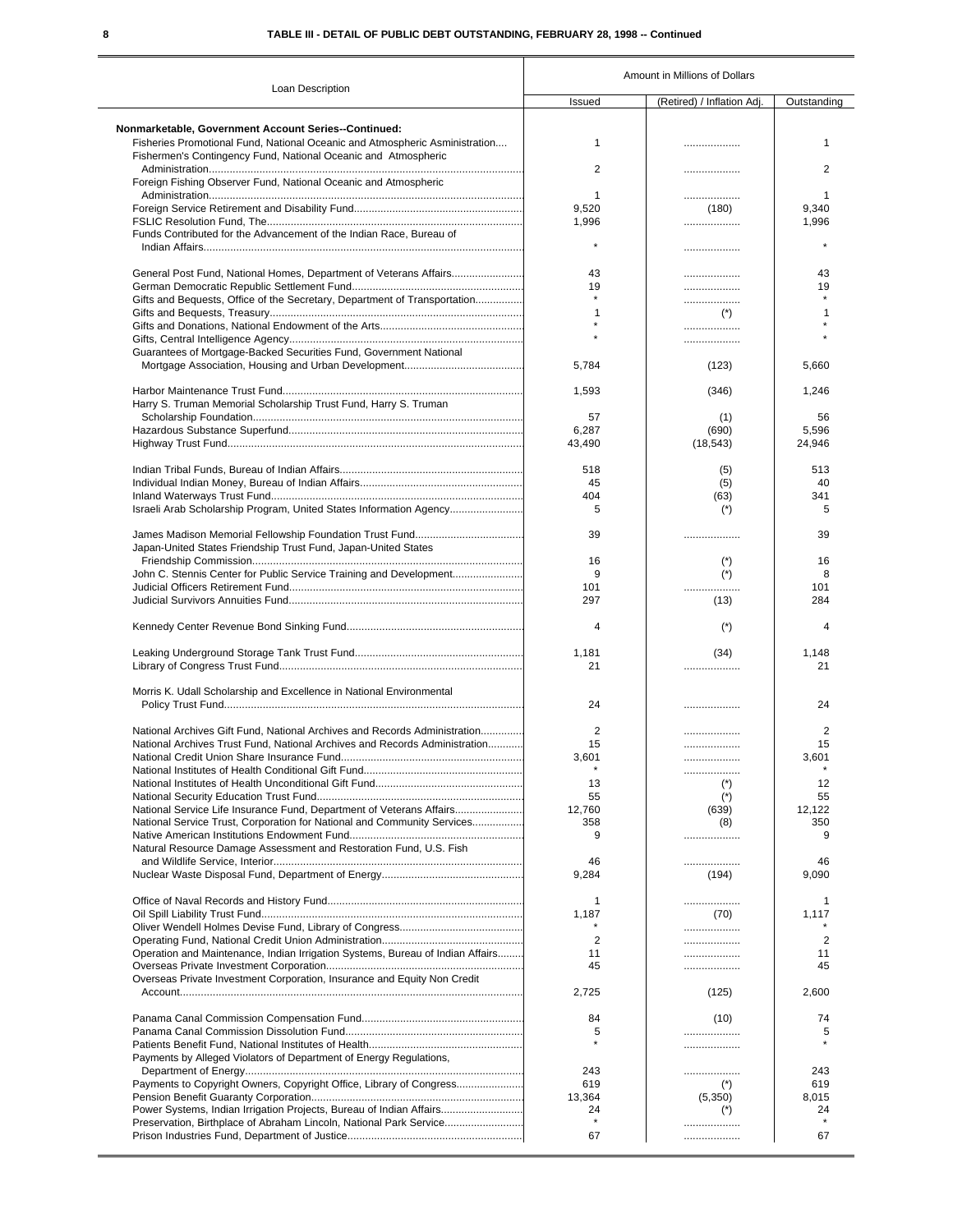| Loan Description                                                              |                | Amount in Millions of Dollars |                |
|-------------------------------------------------------------------------------|----------------|-------------------------------|----------------|
|                                                                               | Issued         | (Retired) / Inflation Adj     | Outstanding    |
|                                                                               |                |                               |                |
| Nonmarketable, Government Account Series--Continued:                          |                |                               |                |
| Public Enterprise Revolving Fund, Office of Thrift Supervision, Treasury      | 168            | .                             | 168            |
| Public Health Service Conditional Gift Fund, Health Resources and Services    |                |                               |                |
|                                                                               | 3              | .                             | 3              |
|                                                                               | 17,721         | (245)                         | 17,476         |
|                                                                               | 54             | (19)                          | 35             |
| Relief and Rehabilitation, Longshoremen's and Harbor Workers' Compensation    |                |                               |                |
|                                                                               | 26             | .                             | 26             |
| Relief and Rehabilitation, Workmen's Compensation Act, Within the District of |                |                               |                |
|                                                                               | 3              |                               | 3              |
| Reregistration and Expedited Processing Fund, Environmental Protection Agency | 22             | .                             | 22             |
|                                                                               | $\overline{7}$ | $(*)$                         | $\overline{7}$ |
| Retired Employees' Health Benefits Fund, Office of Personnel Management       | $\mathbf{1}$   | .                             | $\mathbf{1}$   |
| Revolving Fund for Administrative Expenses, Farm Credit Administration        | 15             | .                             | 15             |
|                                                                               | 9,322          | .                             | 9,322          |
| Science, Space and Technology Education Trust Fund, National Aeronautics      |                |                               |                |
|                                                                               | 16             |                               | 16             |
|                                                                               | 561            |                               | 561            |
|                                                                               | $\overline{4}$ |                               | 4              |
|                                                                               | $\mathbf{1}$   |                               | $\overline{1}$ |
| Social Security Equivalent Benefit Account, Railroad Retirement Board         | 2,288          | (446)                         | 1,842          |
|                                                                               | 999            |                               | 999            |
|                                                                               | 175            | .                             | 175            |
|                                                                               | 6              | $(*)$                         | 6              |
|                                                                               | 25,841         |                               | 25,841         |
|                                                                               | 92             | (15)                          | 77             |
|                                                                               | 210            | .                             | 210            |
|                                                                               | 41             |                               | 41             |
| Trust Fund, The Barry Goldwater Scholarship and Excellence in Education Fund  | 59             | (1)                           | 58             |
|                                                                               | $\overline{2}$ |                               | $\overline{2}$ |
|                                                                               |                |                               |                |
|                                                                               | $\overline{7}$ | .                             | $\overline{7}$ |
|                                                                               | 77,889         | (15, 479)                     | 62,411         |
| United States Government Life Insurance Fund, Department of Veterans Affairs  | 98             | (8)                           | 90             |
|                                                                               | 6              |                               | 6              |
|                                                                               | $\overline{2}$ |                               | $\overline{2}$ |
|                                                                               | 107            | .                             | 107            |
| Uranium Enrichment and Decommissioning Fund, Department of Energy             | 1.354          | .                             | 1.354          |
|                                                                               | 77             | .                             | 77             |
|                                                                               | 1,303          | (32)                          | 1,271          |
|                                                                               | 554            | (28)                          | 525            |
| Veterans Special Life Insurance Fund, Trust Revolving Fund, Department of     |                |                               |                |
|                                                                               | 1,711          | (85)                          | 1,626          |
|                                                                               | 948            |                               | 948            |
|                                                                               | 27             | .                             | 27             |
|                                                                               | 2,088,789      | (410, 172)                    | 1,678,618      |
|                                                                               | 2,799,867      | (741, 934)                    | ########       |
|                                                                               | 6,228,014      | (745, 955)                    | ########       |

| <b>Noninterest-bearing Debt:</b>                                                                                                  |        |
|-----------------------------------------------------------------------------------------------------------------------------------|--------|
| Not Subject to the Statutory Debt Limit:                                                                                          |        |
| 17                                                                                                                                | 27'    |
| National and Federal Reserve Bank Notes assumed by the United States on deposit of lawful money for their retirement <sup>1</sup> | 65     |
|                                                                                                                                   | 186    |
|                                                                                                                                   |        |
|                                                                                                                                   | 534    |
| Subject to the Statutory Debt Limit:                                                                                              |        |
|                                                                                                                                   | 1.365  |
|                                                                                                                                   | 45     |
|                                                                                                                                   | 53     |
|                                                                                                                                   | 30,944 |
|                                                                                                                                   | 5,103  |
|                                                                                                                                   | 28     |
|                                                                                                                                   | 531    |
|                                                                                                                                   |        |
|                                                                                                                                   | 38,075 |
|                                                                                                                                   | 38,609 |
|                                                                                                                                   |        |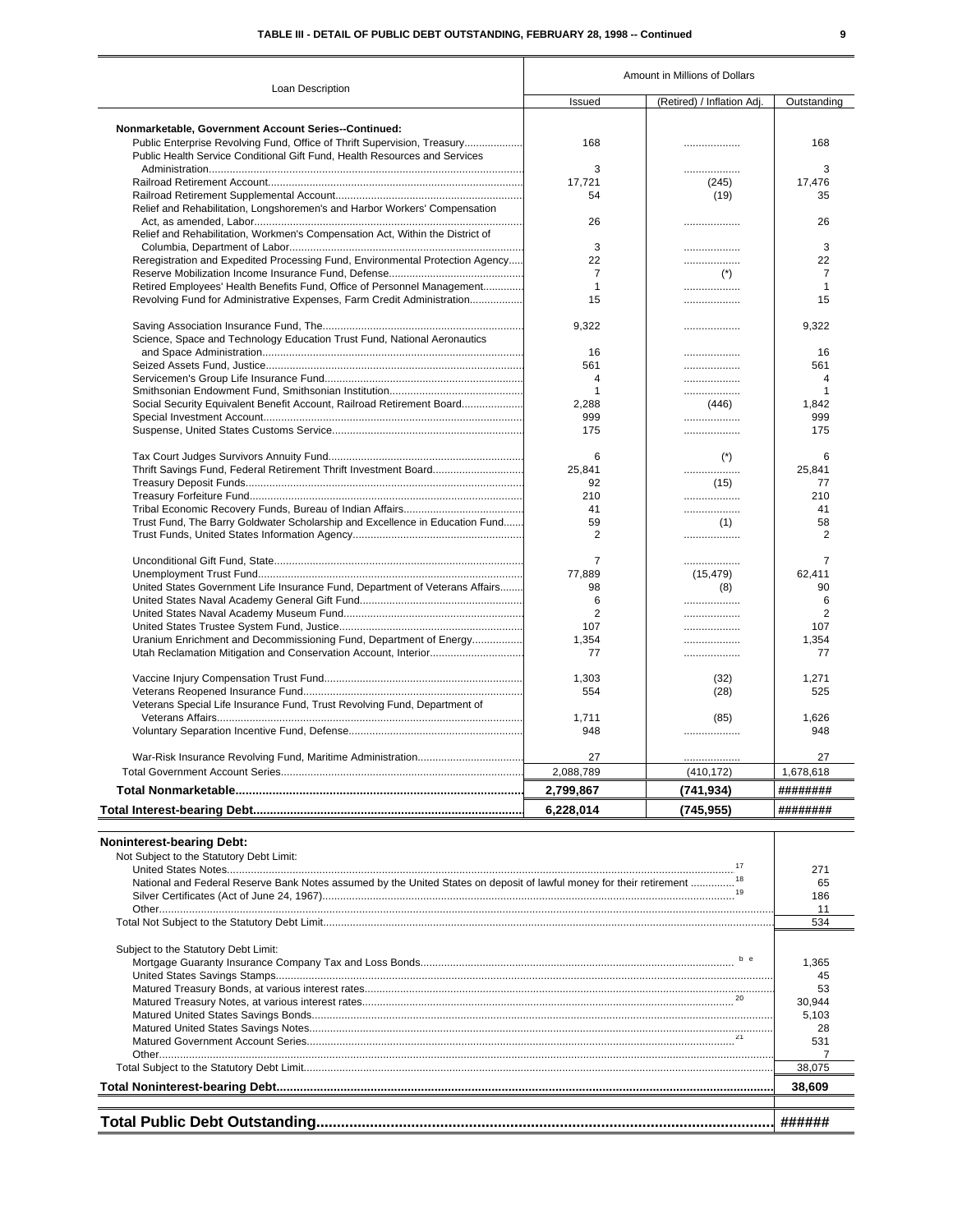#### **10 TABLE IV - STATEMENT OF GUARANTEED DEBT OF U.S. AGENCIES, FEBRUARY 28, 1998**

[Compiled from latest reports received by Treasury]

| Title and Authorizing Act                       | <b>Issue Date</b> | Payable <sup>22</sup> | Interest Payable | Rate of Interest | <b>Amount in Millions</b> |
|-------------------------------------------------|-------------------|-----------------------|------------------|------------------|---------------------------|
| Unmatured debt:                                 |                   |                       |                  |                  |                           |
| Federal Housing Administration:                 |                   |                       |                  |                  |                           |
| (Act of June 27, 1934, as amended)              |                   |                       |                  |                  |                           |
| General Insurance Fund:                         |                   |                       |                  |                  |                           |
| Debentures, Series MM                           | Various           | Various               | $01/01 - 07/01$  | Various          | 78                        |
| Special Risk Insurance Fund:                    |                   |                       |                  |                  |                           |
| Debentures, Series PP                           | Various           | Various               | $01/01 - 07/01$  | $6 - 7/8$        |                           |
|                                                 |                   |                       |                  |                  | 78                        |
| Matured debt (Funds for payment on deposit with |                   |                       |                  |                  |                           |
| the United States Treasury):                    |                   |                       |                  |                  |                           |
| Federal Housing Administration:                 |                   |                       |                  |                  |                           |
|                                                 |                   |                       |                  |                  |                           |
|                                                 |                   |                       |                  |                  |                           |
|                                                 | .                 |                       |                  |                  |                           |
|                                                 |                   |                       |                  |                  | 79                        |

### **TABLE V - GIFTS TO REDUCE THE PUBLIC DEBT**

| Fiscal Year 1998 <sup>23</sup> | Fiscal Year 1997 Total |              |  |
|--------------------------------|------------------------|--------------|--|
| <b>JANUARY</b>                 | Fiscal Year to Date    |              |  |
| \$21,191.75                    | \$265,274.28           | \$955,897.15 |  |

Note: A Fiscal Year covers the period from October 1 through September 30 of the following year.

### **TABLE VI - HOLDINGS OF TREASURY SECURITIES IN STRIPPED FORM, FEBRUARY 28, 1998**

| Loan Description                                   |                  | Corpus<br><b>STRIP</b> | <b>Maturity Date</b> | Principal Amount Outstanding in Thousands |                        |                      | Reconstituted            |
|----------------------------------------------------|------------------|------------------------|----------------------|-------------------------------------------|------------------------|----------------------|--------------------------|
|                                                    |                  | <b>CUSIP</b>           |                      | Total                                     | Portion Held in        | Portion Held in      | This Month <sup>24</sup> |
|                                                    |                  |                        |                      | Outstanding                               | <b>Unstripped Form</b> | <b>Stripped Form</b> |                          |
|                                                    |                  |                        |                      |                                           |                        |                      |                          |
| Treasurv Bonds:<br>CUSIP:                          | Interest Rate:   |                        |                      |                                           |                        |                      |                          |
| 912810 DM7                                         | $11 - 5/8$       | 912803 AB9             | 11/15/04             | 8,301,806                                 | 4,863,406              | 3,438,400            | 238,400                  |
| DQ8                                                | 12               | AD <sub>5</sub>        | 05/15/05             | 4,260,758                                 | 2,942,108              | 1,318,650            | 261,900                  |
| DR <sub>6</sub>                                    | $10 - 3/4$       | AG <sub>8</sub>        | 08/15/05             | 9,269,713                                 | 7,231,313              | 2,038,400            | 66,400                   |
| DU <sub>9</sub>                                    | $9 - 3/8$        | AJ <sub>2</sub>        | 02/15/06             | 4,755,916                                 | 4,745,100              | 10,816               | $\Omega$                 |
| DN <sub>5</sub>                                    | 10<br>$11 - 3/4$ | 912800 AA7             | 11/15/14             | 6,005,584                                 | 2,719,184              | 3,286,400            | 377.600                  |
| DP <sub>0</sub>                                    | $11 - 1/4$       | 912803 AA1             | 02/15/15             | 12,667,799                                | 11,407,479             | 1,260,320            | 408,480                  |
| DS4                                                | $10 - 5/8$       | AC7                    | 08/15/15             | 7,149,916                                 | 6,650,076              | 499,840              | 128,960                  |
| DT <sub>2</sub>                                    | $9 - 7/8$        | AE <sub>3</sub>        | 11/15/15             | 6,899,859                                 | 5,491,859              | 1,408,000            | 81,600                   |
| DV7                                                | $9 - 1/4$        | AF <sub>0</sub>        | 02/15/16             | 7,266,854                                 | 6,711,654              | 555,200              | 137,600                  |
| DW <sub>5</sub>                                    | $7 - 1/4$        | AH <sub>6</sub>        | 05/15/16             | 18,823,551                                | 18,261,151             | 562,400              | $\Omega$                 |
| DX3                                                | $7 - 1/2$        | AK9                    | 11/15/16             | 18,864,448                                | 17,945,328             | 919,120              | 49,840                   |
| DY <sub>1</sub>                                    | $8 - 3/4$        | AL7                    | 05/15/17             | 18,194,169                                | 8,003,929              | 10,190,240           | 340,160                  |
| DZ8                                                | $8 - 7/8$        | AM <sub>5</sub>        | 08/15/17             | 14,016,858                                | 7,770,458              | 6,246,400            | 230,400                  |
| EA <sub>2</sub>                                    | $9 - 1/8$        | AN <sub>3</sub>        | 05/15/18             | 8,708,639                                 | 2,961,439              | 5,747,200            | 44,800                   |
| EB <sub>0</sub>                                    | 9                | AP8                    | 11/15/18             | 9,032,870                                 | 1,950,670              | 7,082,200            | 163,800                  |
| EC <sub>8</sub>                                    | $8 - 7/8$        | AQ6                    | 02/15/19             | 19,250,798                                | 5,330,798              | 13,920,000           | 363,200                  |
| ED <sub>6</sub>                                    | $8 - 1/8$        | AR4                    | 08/15/19             | 20,213,832                                | 17,699,592             | 2,514,240            | 197,440                  |
| EE4                                                | $8 - 1/2$        | AS <sub>2</sub>        | 02/15/20             | 10,228,868                                | 5,080,868              | 5,148,000            | 53,200                   |
| EF <sub>1</sub>                                    | $8 - 3/4$        | AT <sub>0</sub>        | 05/15/20             | 10,158,883                                | 3,344,323              | 6,814,560            | 71,520                   |
| EG9                                                | $8 - 3/4$        | AU7                    | 08/15/20             | 21,418,606                                | 5,043,406              | 16,375,200           | 466,240                  |
| EH7                                                | $7 - 7/8$        | AV <sub>5</sub>        | 02/15/21             | 11,113,373                                | 10,073,373             | 1,040,000            | 88,000                   |
| EJ3                                                | $8 - 1/8$        | AW3                    | 05/15/21             | 11,958,888                                | 4,606,248              | 7,352,640            | 60,160                   |
| EK <sub>0</sub>                                    | $8 - 1/8$        | AX1                    | 08/15/21             | 12,163,482                                | 5,115,802              | 7,047,680            | 662,720                  |
| EL8                                                | 8                | AY9                    | 11/15/21             | 32,798,394                                | 7,594,844              | 25,203,550           | 980,400                  |
| EM <sub>6</sub>                                    | $7 - 1/4$        | AZ6                    | 08/15/22             | 10,352,790                                | 8,826,390              | 1,526,400            | 151,200                  |
| EN <sub>4</sub>                                    | $7 - 5/8$        | BA0                    | 11/15/22             | 10,699,626                                | 2,922,026              | 7,777,600            | 144,000                  |
| EP <sub>9</sub>                                    | $7 - 1/8$        | BB8                    | 02/15/23             | 18,374,361                                | 10,779,161             | 7,595,200            | 432,000                  |
| EQ7                                                | $6 - 1/4$        | BC <sub>6</sub>        | 08/15/23             | 22,909,044                                | 18,215,828             | 4,693,216            | 308,416                  |
| ES <sub>3</sub>                                    | $7 - 1/2$        | BD4                    | 11/15/24             | 11,469,662                                | 2,968,542              | 8,501,120            | 345,360                  |
| ET <sub>1</sub>                                    | $7 - 5/8$        | BE <sub>2</sub>        | 02/15/25             | 11,725,170                                | 2,681,970              | 9,043,200            | 348,800                  |
| EV6                                                | $6 - 7/8$        | BF <sub>9</sub>        | 08/15/25             | 12,602,007                                | 11,439,127             | 1,162,880            | 718,720                  |
| EW4                                                | 6                | BG7                    | 02/15/26             | 12,904,916                                | 12,555,816             | 349,100              | 133,500                  |
| EX <sub>2</sub>                                    | $6 - 3/4$        | BH <sub>5</sub>        | 08/15/26             | 10,893,818                                | 10,189,018             | 704,800              | 216,000                  |
| EY <sub>0</sub>                                    | $6 - 1/2$        | BJ1                    | 11/15/26             | 11,493,177                                | 11,159,977             | 333,200              | $\Omega$                 |
| EZ7                                                | $6 - 5/8$        | BK <sub>8</sub>        | 02/15/27             | 10,456,071                                | 8,924,871              | 1,531,200            | 54,400                   |
| FA <sub>1</sub>                                    | $6 - 3/8$        | BL <sub>6</sub>        | 08/15/27             | 10,735,756                                | 10,410,956             | 324,800              | 0                        |
| FB <sub>9</sub>                                    | $6 - 1/8$        | BM4                    | 11/15/27             | 22,518,905                                | 22,398,905             | 120,000              | $\Omega$                 |
| Total Treasury Bonds<br>307,016,995<br>480,659,167 |                  |                        |                      |                                           | 173,642,172            | 8,325,216            |                          |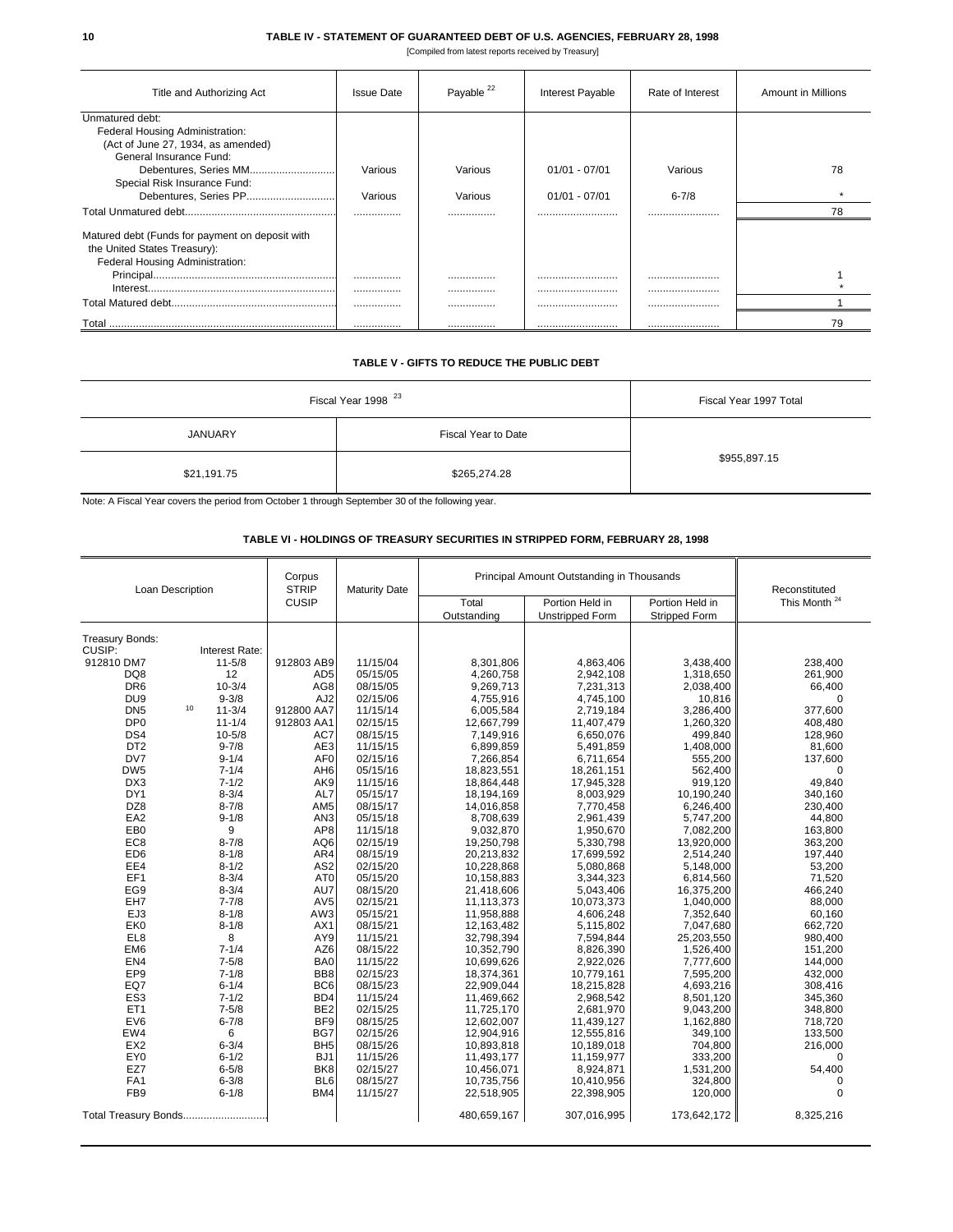| Loan Description                                                      |         | Corpus<br><b>STRIP</b> | <b>Maturity Date</b>               | Principal Amount Outstanding in Thousands |                          |                                           | Reconstituted                           |                          |
|-----------------------------------------------------------------------|---------|------------------------|------------------------------------|-------------------------------------------|--------------------------|-------------------------------------------|-----------------------------------------|--------------------------|
|                                                                       |         |                        | <b>CUSIP</b>                       |                                           | Total<br>Outstanding     | Portion Held in<br><b>Unstripped Form</b> | Portion Held in<br><b>Stripped Form</b> | This Month <sup>24</sup> |
|                                                                       |         |                        |                                    |                                           |                          |                                           |                                         |                          |
| <b>Treasury Notes:</b><br>CUSIP:                                      |         | Series: Interest Rate: |                                    |                                           |                          |                                           |                                         |                          |
| 912827 WE8                                                            | В       | 9                      | 912820 AN7                         | 05/15/98                                  | 9,165,387                | 6,187,187                                 | 2,978,200                               | 4,000                    |
| WN8                                                                   | C       | $9 - 1/4$              | AP <sub>2</sub>                    | 08/15/98                                  | 11,342,646               | 7,167,446                                 | 4,175,200                               | 66,400                   |
| WW8                                                                   | D       | $8 - 7/8$              | AQ0                                | 11/15/98                                  | 9,902,875                | 5,688,475                                 | 4,214,400                               | 9,600                    |
| XE7                                                                   | Α       | $8 - 7/8$              | AR <sub>8</sub>                    | 02/15/99                                  | 9,719,623                | 7,814,023                                 | 1,905,600                               | 62,400                   |
| XN7                                                                   | В       | $9 - 1/8$              | AS6                                | 05/15/99                                  | 10,047,103               | 6,511,103                                 | 3,536,000                               | 16,000                   |
| XW7                                                                   | C       | 8                      | AT4                                | 08/15/99                                  | 10,163,644               | 6,948,694                                 | 3,214,950                               | 128,650                  |
| 3H <sub>3</sub>                                                       | AΚ      | $5 - 3/4$              | CB <sub>1</sub>                    | 09/30/99                                  | 17,487,287               | 17,269,687                                | 217,600                                 | 0                        |
| 3K6<br>YE <sub>6</sub>                                                | AL<br>D | $5 - 5/8$<br>$7 - 7/8$ | CD7<br>AU1                         | 10/31/99<br>11/15/99                      | 16,823,947<br>10,773,960 | 16,606,347<br>6,810,760                   | 217,600<br>3,963,200                    | $\mathbf 0$<br>14,400    |
| 3P <sub>5</sub>                                                       | AM      | $5 - 5/8$              | CG <sub>0</sub>                    | 11/30/99                                  | 17,051,198               | 16,865,598                                | 185,600                                 | 0                        |
| 3R1                                                                   | AN      | $5 - 5/8$              | CJ4                                | 12/31/99                                  | 16,747,040               | 16,647,840                                | 99,200                                  | $\mathbf 0$              |
| 3U4                                                                   | Υ       | $5 - 3/8$              | CM7                                | 01/31/00                                  | 17,502,031               | 17,502,031                                | 0                                       | $\mathbf 0$              |
| YN <sub>6</sub>                                                       | Α       | $8 - 1/2$              | AV9                                | 02/15/00                                  | 10,673,033               | 8,160,233                                 | 2,512,800                               | 20,800                   |
| YW6                                                                   | В       | $8 - 7/8$              | AW7                                | 05/15/00                                  | 10,496,230               | 5,665,830                                 | 4,830,400                               | 1,600                    |
| ZE <sub>5</sub>                                                       | C       | $8 - 3/4$              | AX <sub>5</sub>                    | 08/15/00                                  | 11,080,646               | 7,164,646                                 | 3,916,000                               | 61,920                   |
| ZN <sub>5</sub>                                                       | D       | $8 - 1/2$              | AY3                                | 11/15/00                                  | 11,519,682               | 7,476,082                                 | 4,043,600                               | 51,600                   |
| 3M2                                                                   | Х       | $5 - 3/4$              | CF <sub>2</sub>                    | 11/15/00                                  | 16,036,088               | 16,036,088                                | 0                                       | $\mathbf 0$              |
| ZX3                                                                   | Α       | $7 - 3/4$              | AZ0                                | 02/15/01                                  | 11,312,802               | 8,177,602                                 | 3,135,200                               | 5,600                    |
| 3W <sub>0</sub>                                                       | S       | $5 - 3/8$              | CP <sub>0</sub>                    | 02/15/01                                  | 15,362,228               | 15,362,228                                | 0                                       | 0                        |
| A85                                                                   | B       | 8                      | BA4                                | 05/15/01                                  | 12,398,083               | 9,066,908                                 | 3,331,175                               | 138,300                  |
| <b>B92</b>                                                            | C       | $7 - 7/8$              | BB <sub>2</sub>                    | 08/15/01                                  | 12,339,185               | 9,043,185                                 | 3,296,000                               | 460,800                  |
| D <sub>25</sub>                                                       | D       | $7 - 1/2$              | BC <sub>0</sub>                    | 11/15/01                                  | 24,226,102               | 20,073,142                                | 4,152,960                               | 88,560                   |
| F49<br>G55                                                            | Α<br>В  | $7 - 1/2$<br>$6 - 3/8$ | BD <sub>8</sub><br>BE <sub>6</sub> | 05/15/02<br>08/15/02                      | 11,714,397<br>23,859,015 | 9,997,517<br>22,599,815                   | 1,716,880<br>1,259,200                  | 99,440<br>24,000         |
| 3J9                                                                   | М       | $5 - 7/8$              | CC <sub>9</sub>                    | 09/30/02                                  | 12,806,814               | 12,771,614                                | 35,200                                  | 1,600                    |
| 3L4                                                                   | N       | $5 - 3/4$              | CE <sub>5</sub>                    | 10/31/02                                  | 11,737,284               | 11,661,284                                | 76,000                                  | $\mathbf 0$              |
| 3Q3                                                                   | P       | $5 - 3/4$              | CH <sub>8</sub>                    | 11/30/02                                  | 12,120,580               | 11,920,580                                | 200,000                                 | 6,400                    |
| 3S9                                                                   | Q       | $5 - 5/8$              | CK <sub>1</sub>                    | 12/31/02                                  | 12,052,433               | 12,052,433                                | 0                                       | $\mathbf 0$              |
| 3V <sub>2</sub>                                                       | C       | $5 - 1/2$              | CN <sub>5</sub>                    | 01/31/03                                  | 13,100,643               | 13,100,643                                | $\mathbf 0$                             | $\mathbf 0$              |
| J78                                                                   | Α       | $6 - 1/4$              | BF3                                | 02/15/03                                  | 23,562,691               | 23,081,219                                | 481,472                                 | 201,472                  |
| L83                                                                   | B       | $5 - 3/4$              | BG1                                | 08/15/03                                  | 28,011,028               | 27,579,828                                | 431,200                                 | $\mathbf 0$              |
| N81                                                                   | Α       | $5 - 7/8$              | BH <sub>9</sub>                    | 02/15/04                                  | 12,955,077               | 12,761,477                                | 193,600                                 | 0                        |
| P89                                                                   | B       | $7 - 1/4$              | BJ <sub>5</sub>                    | 05/15/04                                  | 14,440,372               | 14,431,572                                | 8,800                                   | 152,000                  |
| Q88                                                                   | C       | $7 - 1/4$              | BK <sub>2</sub>                    | 08/15/04                                  | 13,346,467               | 12,823,267                                | 523,200                                 | 0                        |
| R87                                                                   | D       | $7 - 7/8$              | BL <sub>0</sub>                    | 11/15/04                                  | 14,373,760               | 14,373,760                                | 0                                       | 289,600                  |
| S86<br>T85                                                            | Α<br>В  | $7 - 1/2$<br>$6 - 1/2$ | BM <sub>8</sub><br>BN <sub>6</sub> | 02/15/05<br>05/15/05                      | 13,834,754<br>14,739,504 | 13,834,194<br>14,739,504                  | 560<br>0                                | $\mathbf 0$<br>$\pmb{0}$ |
| U83                                                                   | C       | $6 - 1/2$              | BP <sub>1</sub>                    | 08/15/05                                  | 15,002,580               | 15,002,580                                | $\mathbf 0$                             | $\mathbf 0$              |
| <b>V82</b>                                                            | D       | $5 - 7/8$              | BQ <sub>9</sub>                    | 11/15/05                                  | 15,209,920               | 15,205,120                                | 4,800                                   | $\mathbf 0$              |
| W81                                                                   | Α       | $5 - 5/8$              | BR7                                | 02/15/06                                  | 15,513,587               | 15,509,427                                | 4,160                                   | $\mathbf 0$              |
| X80                                                                   | B       | $6 - 7/8$              | BS <sub>5</sub>                    | 05/15/06                                  | 16,015,475               | 16,015,475                                | 0                                       | $\mathbf 0$              |
| Y55                                                                   | С       | $\overline{7}$         | BT <sub>3</sub>                    | 07/15/06                                  | 22,740,446               | 22,740,446                                | 0                                       | $\pmb{0}$                |
| Z62                                                                   | D       | $6 - 1/2$              | BU <sub>0</sub>                    | 10/15/06                                  | 22,459,675               | 22,459,675                                | $\mathbf 0$                             | $\mathbf 0$              |
| 2J <sub>0</sub>                                                       | B       | $6 - 1/4$              | BW6                                | 02/15/07                                  | 13,103,678               | 13,043,518                                | 60,160                                  | $\pmb{0}$                |
| <b>2U5</b>                                                            | C       | $6 - 5/8$              | BX4                                | 05/15/07                                  | 13,958,186               | 13,937,386                                | 20,800                                  | 0                        |
| 3E <sub>0</sub>                                                       | D       | $6 - 1/8$              | CA <sub>3</sub>                    | 08/15/07                                  | 25,636,803               | 25,616,003                                | 20,800                                  | $\Omega$                 |
| 3X8                                                                   | В       | $5 - 1/2$              | CQ8                                | 02/15/08                                  | 13,583,412               | 13,583,412                                | 0                                       | 0                        |
| Total Treasury Notes                                                  |         |                        |                                    | 698,049,401                               | 639,086,884              | 58,962,517                                | 1,905,142                               |                          |
| Treasury Inflation-Indexed Notes:<br>CUSIP:<br>Series: Interest Rate: |         |                        |                                    |                                           |                          |                                           |                                         |                          |
| 912827 3A8                                                            | J       | $3 - 5/8$              | 912820 BZ9                         | 07/15/02                                  | 16,938,273               | 16,938,273                                | 0                                       | 0                        |
| 2M <sub>3</sub>                                                       | A       | $3 - 3/8$              | BV8                                | 01/15/07                                  | 16,043,663               | 16,043,663                                | 0                                       | 0                        |
| 3T7                                                                   | Α       | $3 - 5/8$              | CL <sub>9</sub>                    | 01/15/08                                  | 8,410,286                | 8,410,286                                 | $\Omega$                                | 0                        |
| Total Inflation-Indexed Notes                                         |         |                        |                                    |                                           | 41,392,222               | 41,392,222                                | 0                                       | 0                        |
|                                                                       |         |                        |                                    |                                           | 1,220,100,790            | 987,496,101                               | 232,604,689                             | 10,230,358               |

Note: On the 4th workday of each month Table VI will be available after 3:00 p.m. eastern time on the Commerce Department's Economic Bulletin Board (EBB) and on the Bureau of the

Public Debt's website at http://www.publicdebt.treas.gov. For more information about EBB, call (202) 482-1966. The balances in this table are subject to audit and subsequent adjustments.